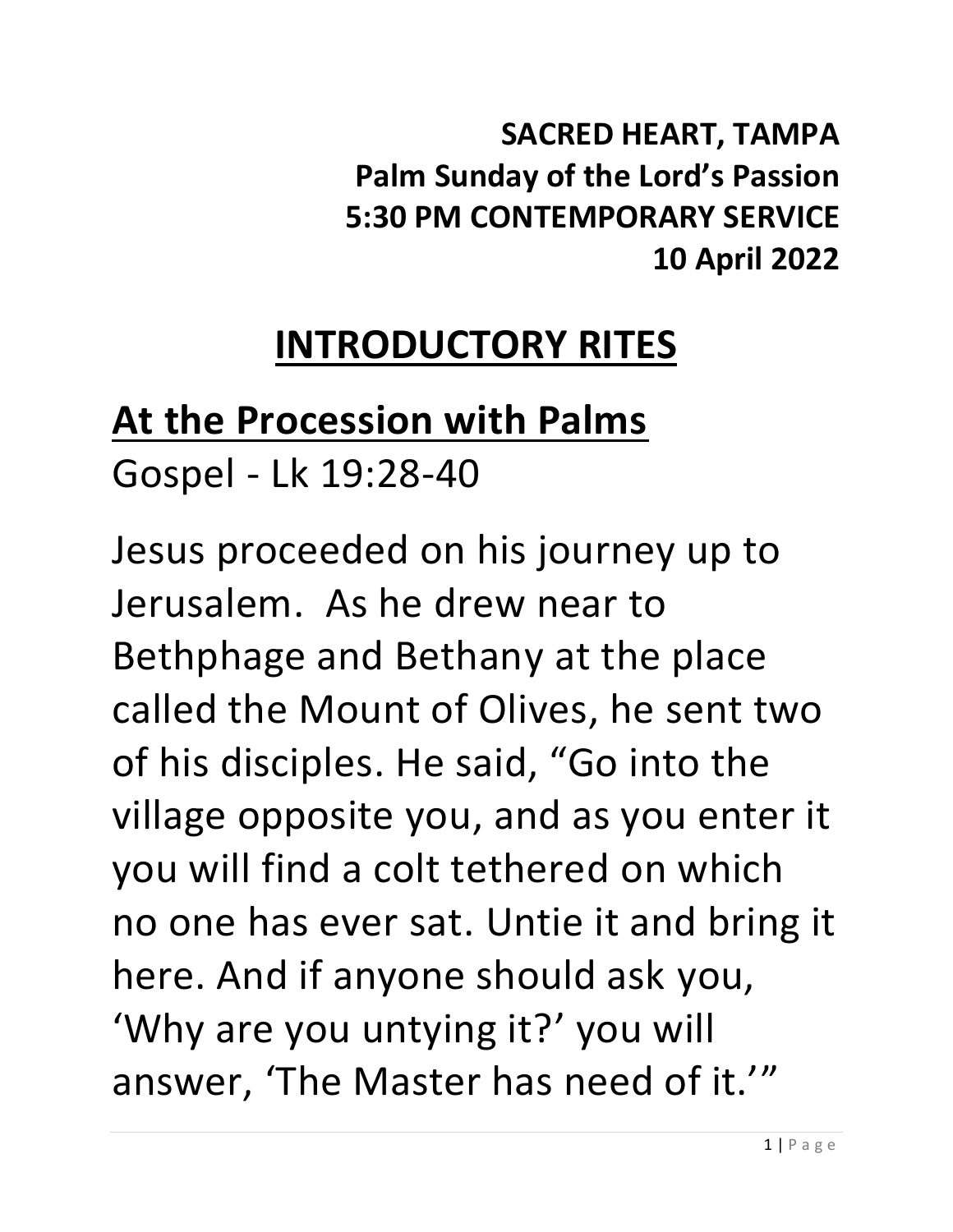So those who had been sent went off and found everything just as he had told them. And as they were untying the colt, its owners said to them, "Why are you untying this colt?" They answered, "The Master has need of it." So they brought it to Jesus, their cloaks over the colt, and helped Jesus to mount. As he rode along, the people were spreading their cloaks on the road; and now as he was approaching the slope of the Mount of Olives, the whole multitude of his disciples began to praise God aloud with joy for all the mighty deeds they had seen. They proclaimed: "Blessed is the king who comes in the name of the Lord. Peace in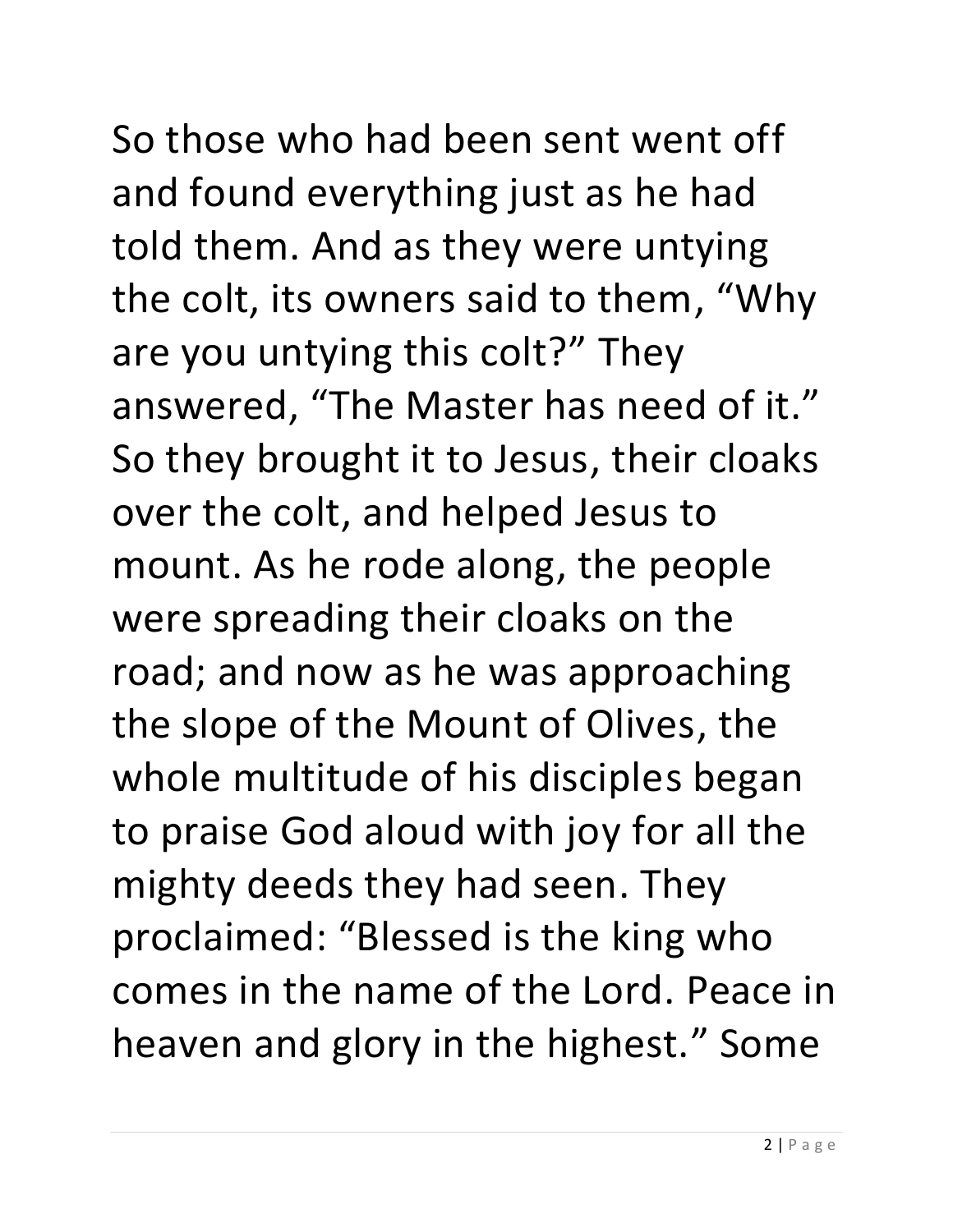of the Pharisees in the crowd said to him, "Teacher, rebuke your disciples." He said in reply, "I tell you, if they keep silent, the stones will cry out!"

## *Opening Song*: **– Hosanna (Praise is Rising) (Brown/ Baloche)**

**V.1** Praise is rising. Eyes are turning to You, We turn to You! Hope is stirring Hearts are yearning for You, We long for You!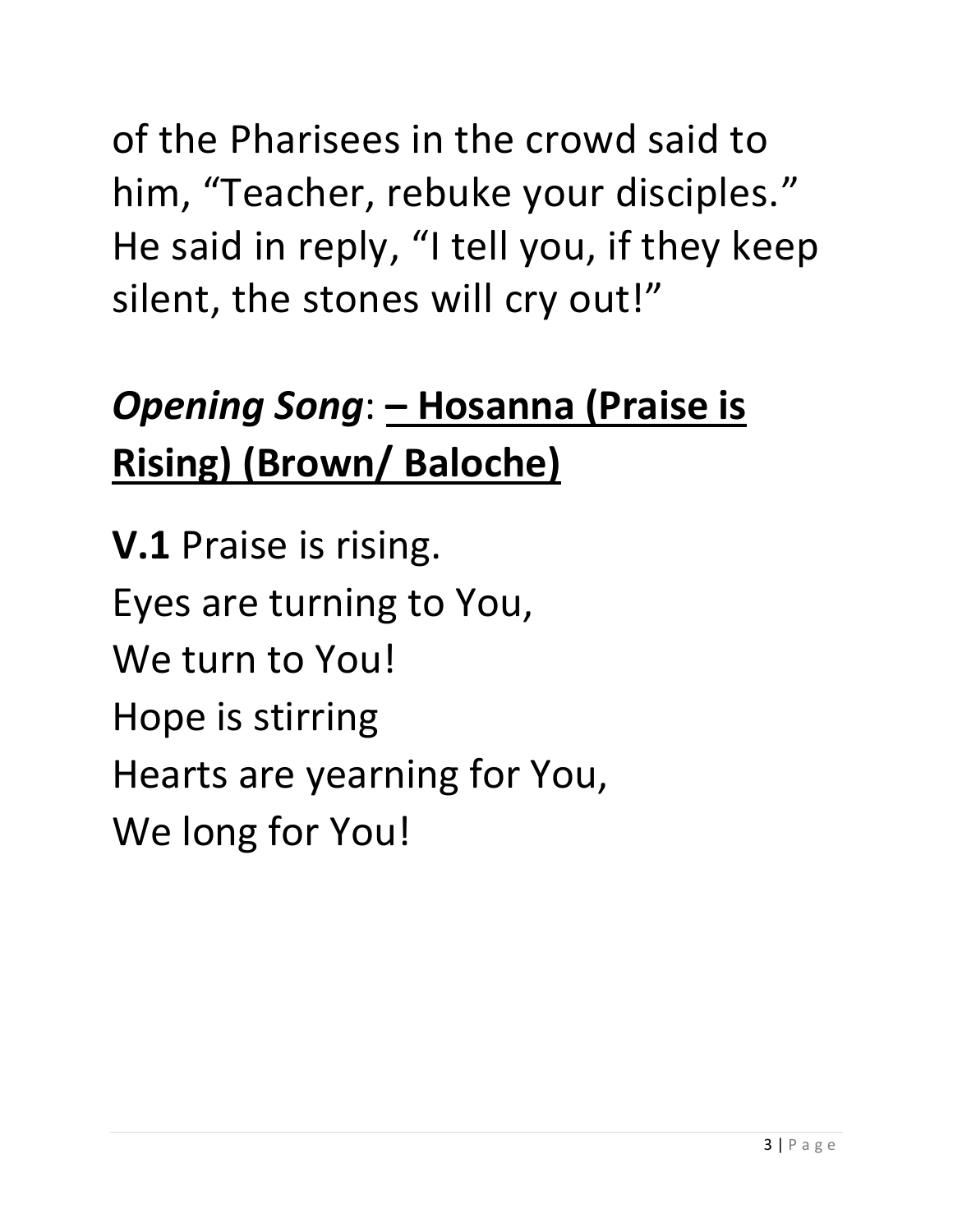## **Pre-Chorus:**

'Cause when we see You We find strength to face the day In Your presence All our fears are washed away, washed away!

## **Chorus:**

Hosanna! Hosanna! You are the God who saves us Worthy of all our praises Hosanna! Hosanna! Come have Your way among us We welcome You here Lord Jesus!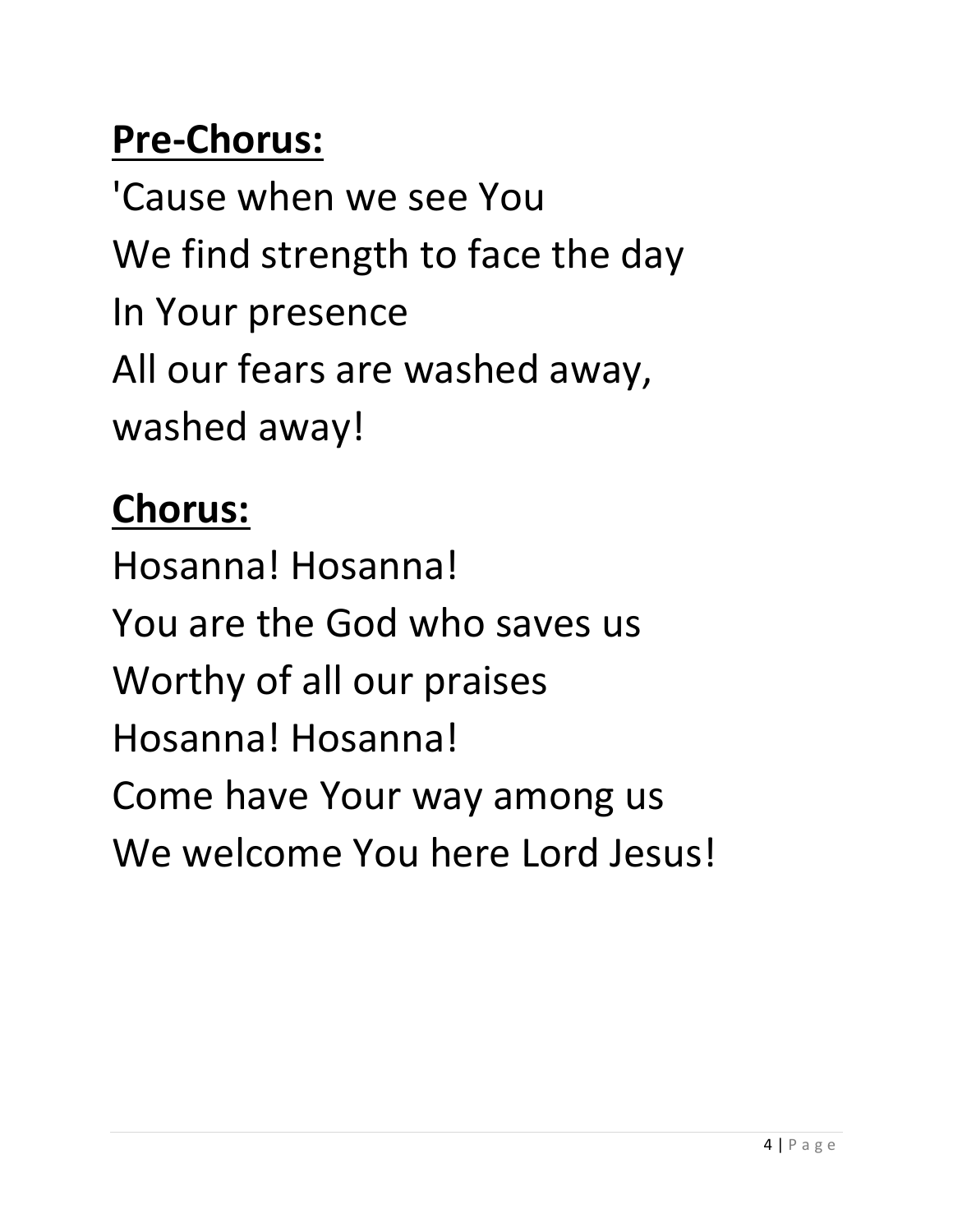**V.2** Hear the sound of Hearts returning to You. We turn to You! In Your Kingdom Broken lives are made new You make us new!

## **Pre-Chorus:**

'Cause when we see You We find strength to face the day In Your presence All our fears are washed away, washed away!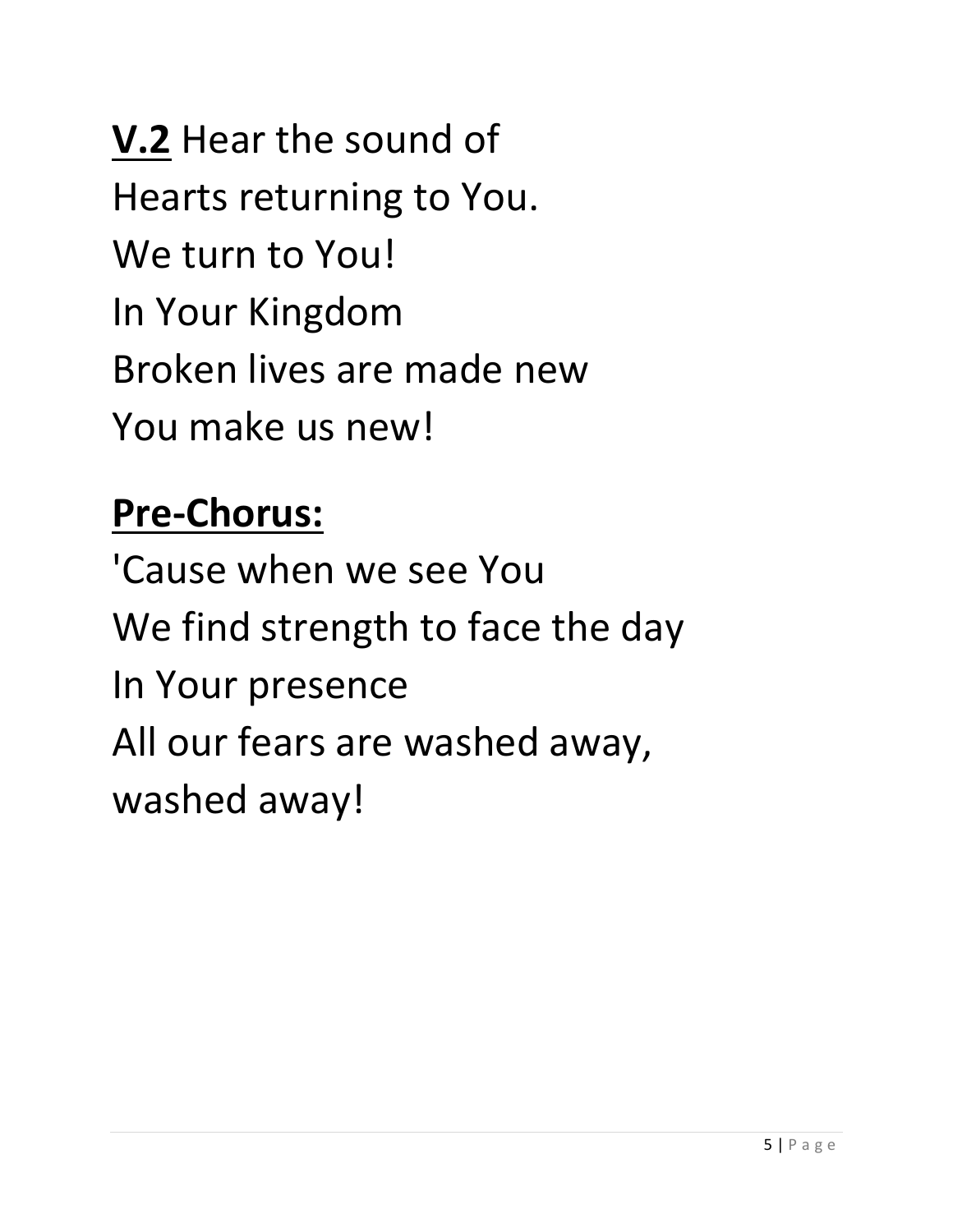## **Chorus:**

Hosanna! Hosanna! You are the God who saves us Worthy of all our praises Hosanna! Hosanna! Come have Your way among us We welcome You here Lord Jesus!

## **Final Ending:**

Hosanna! Hosanna! Hosanna! Hosanna!

> *Brenton Brown | Paul Baloche © 2005, 2006 Thankyou Music (Admin. by Capitol CMG Publishing) Integrity's Hosanna! Music (Admin. by Capitol CMG Publishing (IMI))*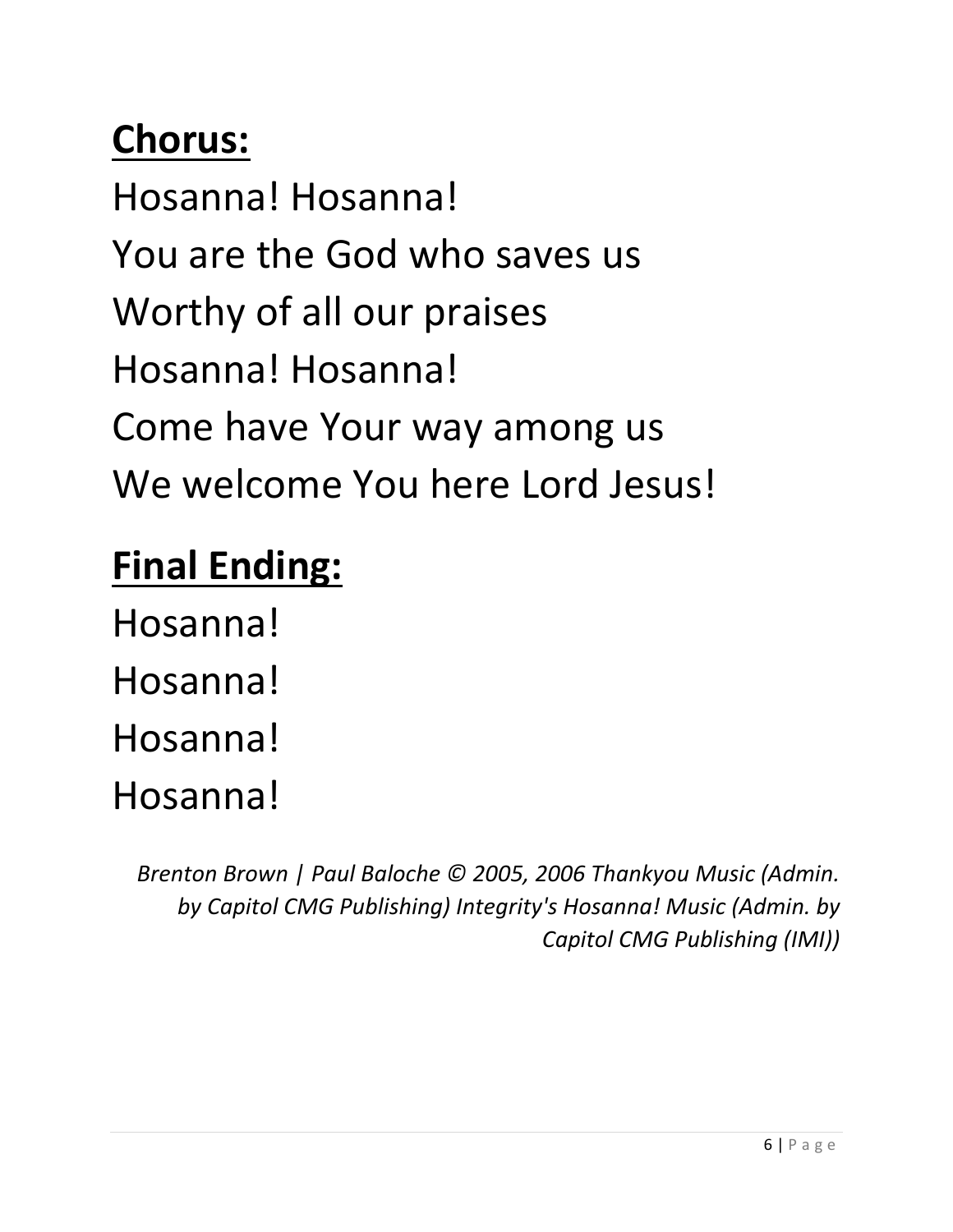#### **LITURGY OF THE WORD**

#### **First Reading:** Is 50:4-7

The Lord GOD has given me a well-trained tongue, that I might know how to speak to the weary, a word that will rouse them. Morning after morning he opens my ear that I may hear; and I have not rebelled, have not turned back. I gave my back to those who beat me, my cheeks to those who plucked my beard; my face I did not shield from buffets and spitting.

The Lord GOD is my help, therefore I am not disgraced; I have set my face like flint, knowing that I shall not be put to shame.

The Word of the Lord **Thanks be to God!**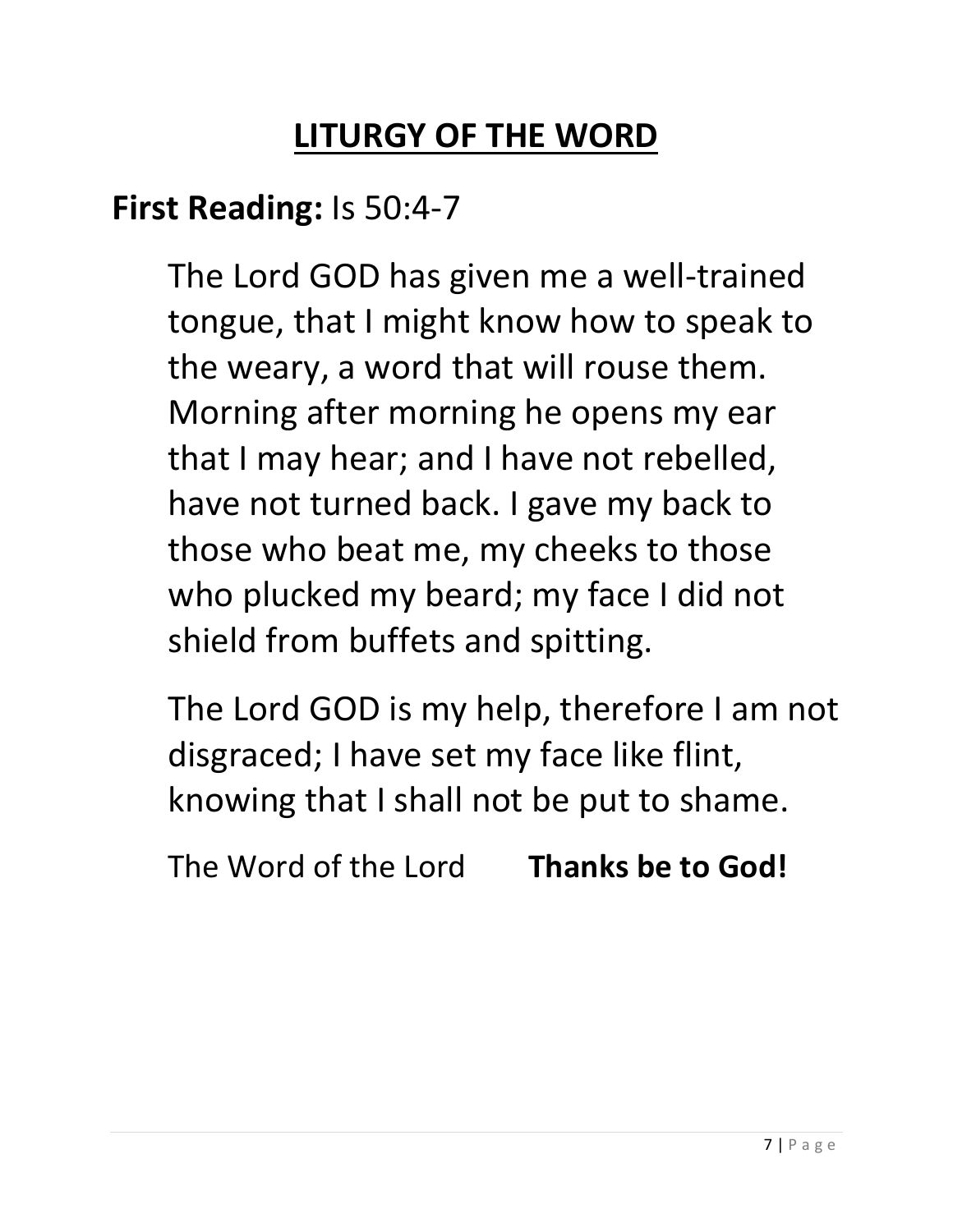#### **Responsorial Psalm – Psalm 22**

#### **My God, my God, Why have You abandoned me?** *(repeat)*

*Music: © 2004 Donald Fishel Published by ILP, International Liturgy Publications*

#### **Second Reading:** Phil 2:6-11

Christ Jesus, though he was in the form of God, did not regard equality with God something to be grasped. Rather, he emptied himself, taking the form of a slave, coming in human likeness; and found human in appearance, he humbled himself, becoming obedient to the point of death, even death on a cross. Because of this, God greatly exalted him and bestowed on him the name which is above every name, that at the name of Jesus every knee should bend, of those in heaven and on earth and under the earth, and every tongue confess that Jesus Christ is Lord, to the glory of God the Father.

The Word of the Lord **Thanks be to God!**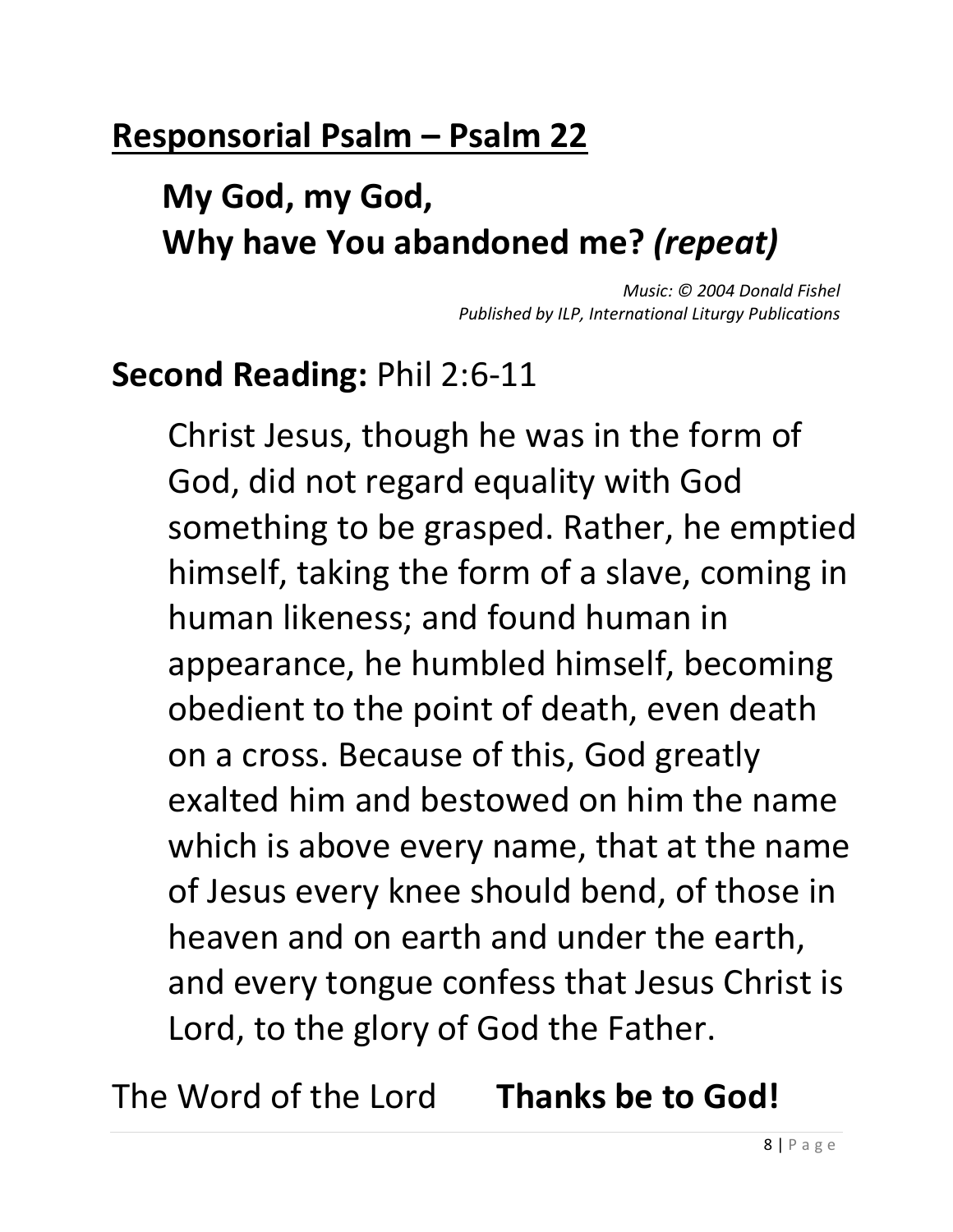#### *Gospel Greeting:*

#### **Praise to You Lord Jesus Christ, King of endless Glory!**

#### **Verse 1:**

Christ became obedient, to the point of death, even death on a cross. Because of this, God greatly exalted him, and bestowed on him the name which is above every name.

*Owen Alstott © 1990 OPC, All Rights Reserved*

#### **Gospel**: Lk 22:14—23:56

When the hour came, Jesus took his place at table with the apostles. He said to them, "I have eagerly desired to eat this Passover with you before I suffer, for, I tell you, I shall not eat it again until there is fulfillment in the kingdom of God." Then he took a cup, gave thanks, and said, "Take this and share it among yourselves; for I tell you that from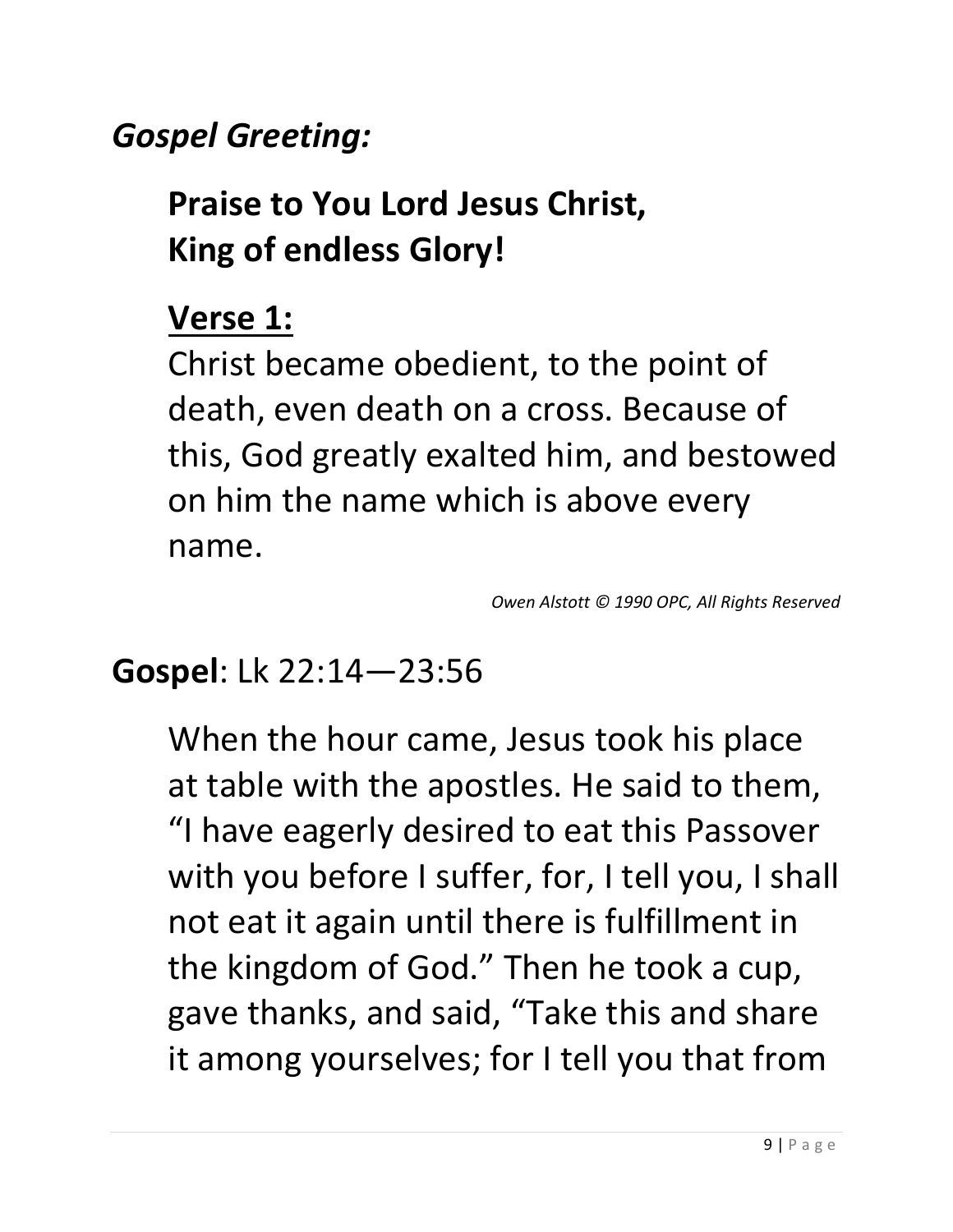this time on I shall not drink of the fruit of the vine until the kingdom of God comes." Then he took the bread, said the blessing, broke it, and gave it to them, saying, "This is my body, which will be given for you; do this in memory of me." And likewise the cup after they had eaten, saying, "This cup is the new covenant in my blood, which will be shed for you.

"And yet behold, the hand of the one who is to betray me is with me on the table; for the Son of Man indeed goes as it has been determined; but woe to that man by whom he is betrayed." And they began to debate among themselves who among them would do such a deed.

Then an argument broke out among them about which of them should be regarded as the greatest. He said to them, "The kings of the Gentiles lord it over them and those in authority over them are addressed as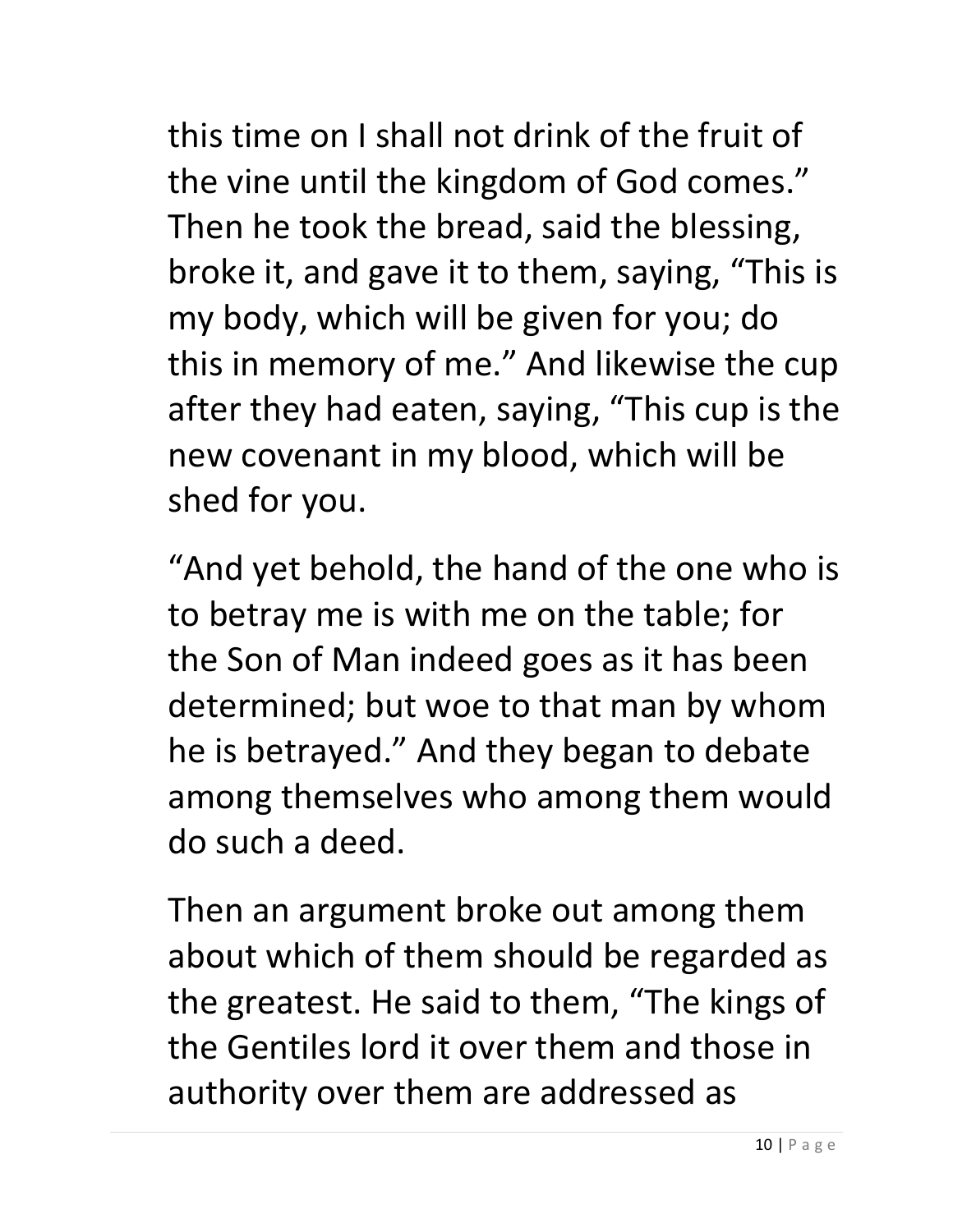'Benefactors'; but among you it shall not be so. Rather, let the greatest among you be as the youngest, and the leader as the servant. For who is greater: the one seated at table or the one who serves? Is it not the one seated at table? I am among you as the one who serves. It is you who have stood by me in my trials; and I confer a kingdom on you, just as my Father has conferred one on me, that you may eat and drink at my table in my kingdom; and you will sit on thrones judging the twelve tribes of Israel.

"Simon, Simon, behold Satan has demanded to sift all of you like wheat, but I have prayed that your own faith may not fail; and once you have turned back, you must strengthen your brothers." He said to him, "Lord, I am prepared to go to prison and to die with you." But he replied, "I tell you, Peter, before the cock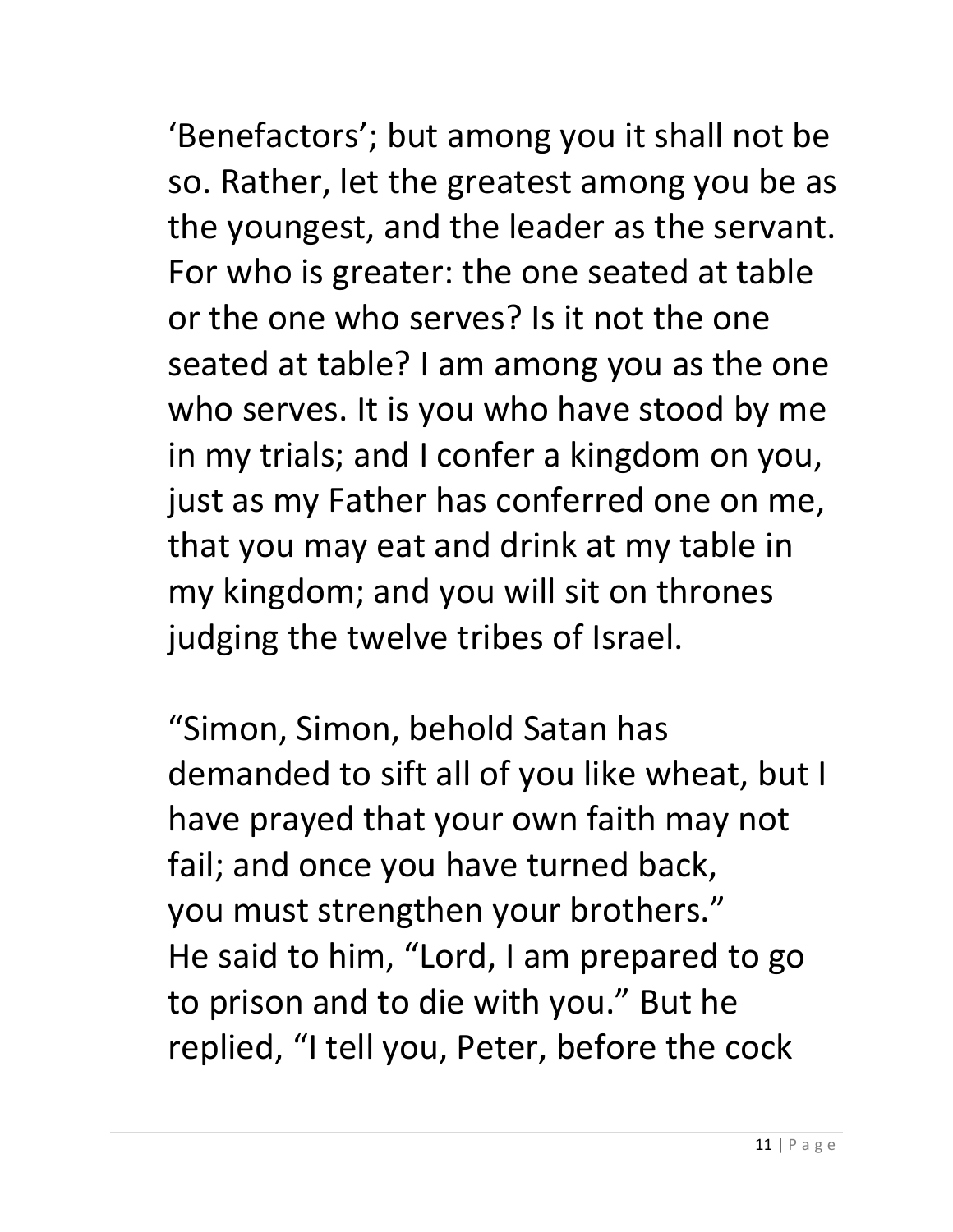crows this day, you will deny three times that you know me."

He said to them, "When I sent you forth without a money bag or a sack or sandals, were you in need of anything?"

"No, nothing, " they replied. He said to them, "But now one who has a money bag should take it, and likewise a sack, and one who does not have a sword should sell his cloak and buy one. For I tell you that this Scripture must be fulfilled in me, namely, He was counted among the wicked; and indeed what is written about me is coming to fulfillment." Then they said, "Lord, look, there are two swords here." But he replied, "It is enough!"

Then going out, he went, as was his custom, to the Mount of Olives, and the disciples followed him. When he arrived at the place he said to them, "Pray that you may not undergo the test."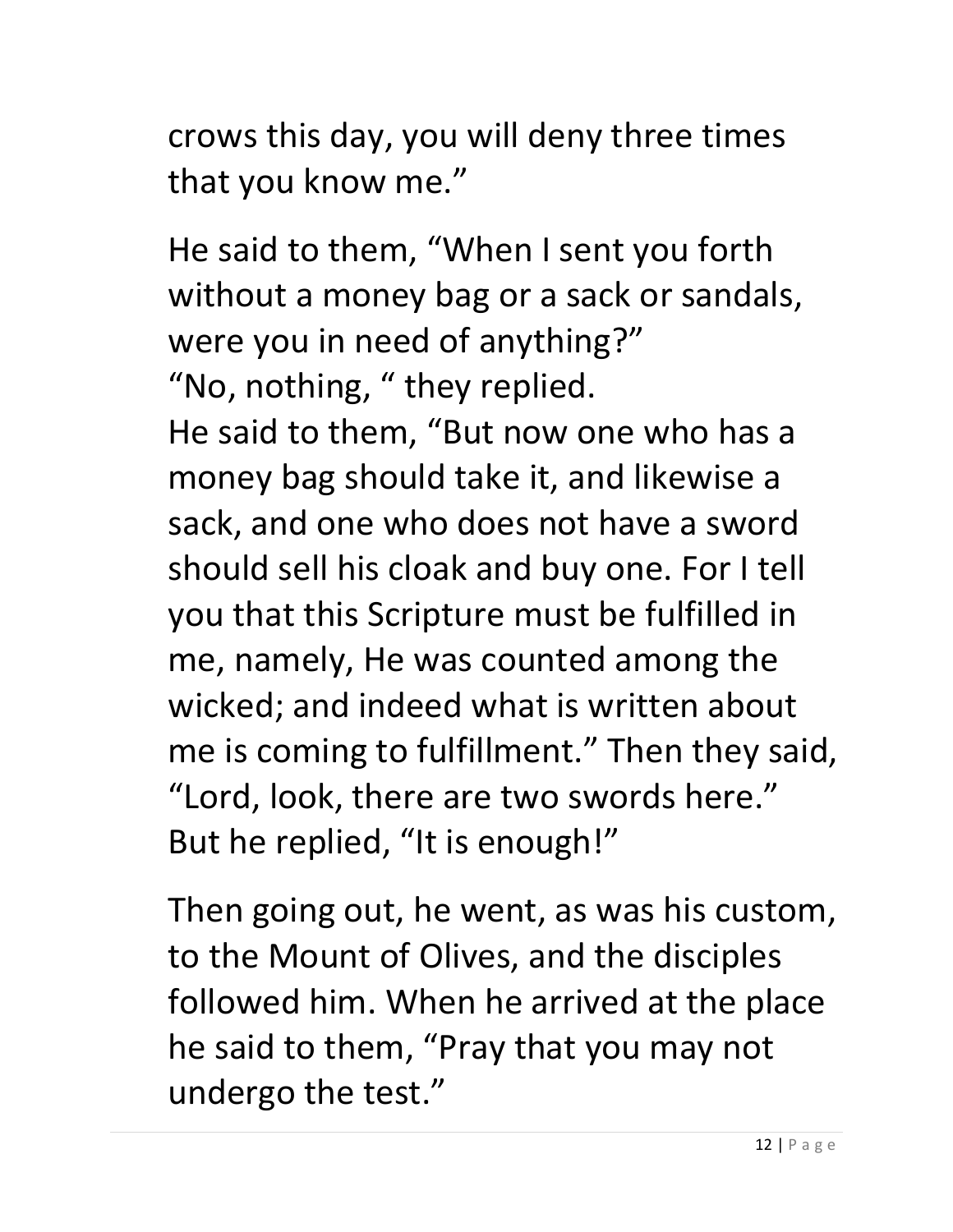After withdrawing about a stone's throw from them and kneeling, he prayed, saying, "Father, if you are willing, take this cup away from me; still, not my will but yours be done." And to strengthen him an angel from heaven appeared to him. He was in such agony and he prayed so fervently that his sweat became like drops of blood falling on the ground. When he rose from prayer and returned to his disciples, he found them sleeping from grief. He said to

them, "Why are you sleeping? Get up and pray that you may not undergo the test."

While he was still speaking, a crowd approached and in front was one of the Twelve, a man named Judas. He went up to Jesus to kiss him. Jesus said to him, "Judas, are you betraying the Son of Man with a kiss?" His disciples realized what was about to happen, and they asked, "Lord, shall we strike with a sword?"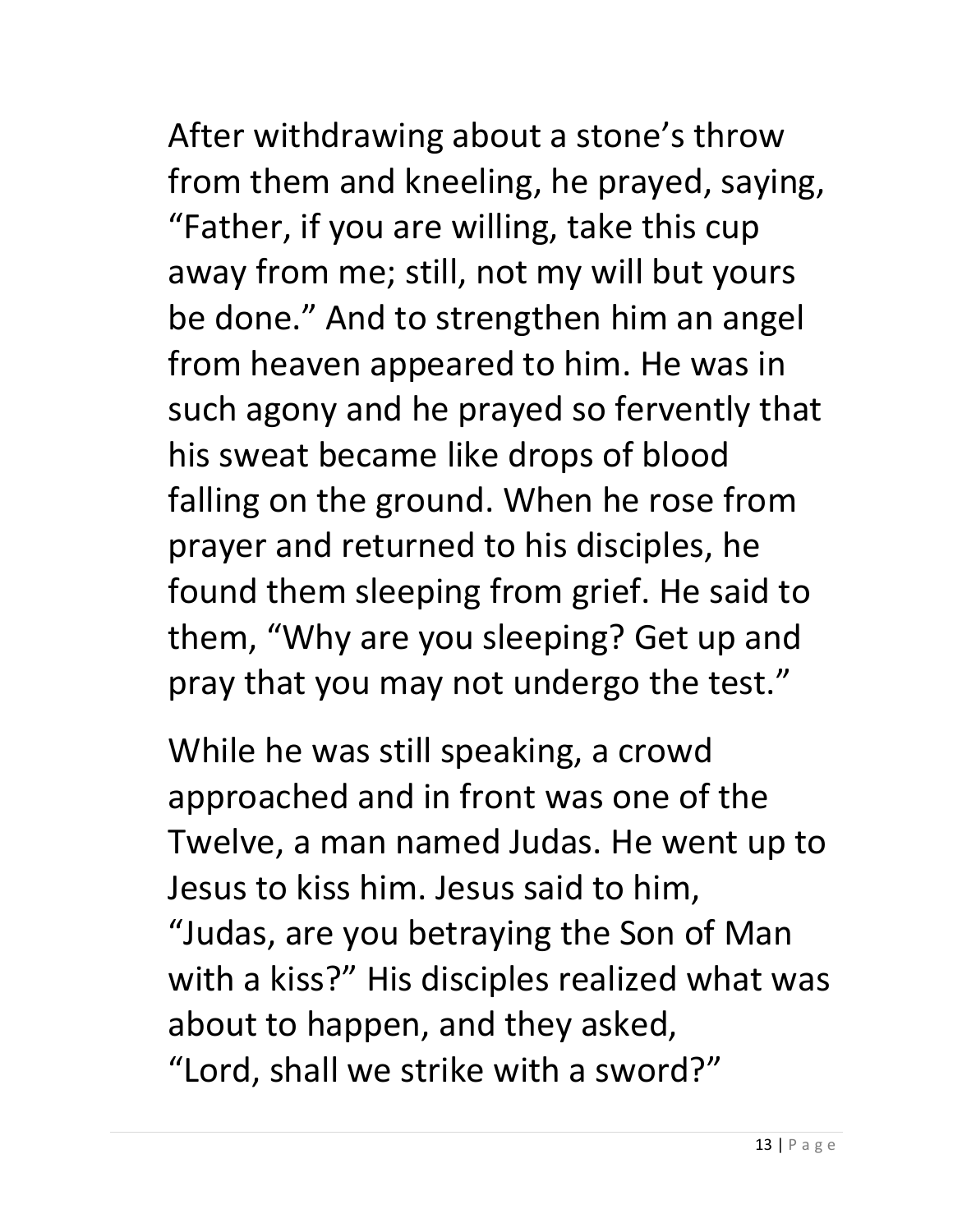And one of them struck the high priest's servant and cut off his right ear. But Jesus said in reply, "Stop, no more of this!" Then he touched the servant's ear and healed him. And Jesus said to the chief priests and temple guards and elders who had come for him, "Have you come out as against a robber, with swords and clubs? Day after day I was with you in the temple area, and you did not seize me; but this is your hour, the time for the power of darkness."

After arresting him they led him away and took him into the house of the high priest; Peter was following at a distance. They lit a fire in the middle of the courtyard and sat around it, and Peter sat down with them. When a maid saw him seated in the light, she looked intently at him and said, "This man too was with him." But he denied it saying,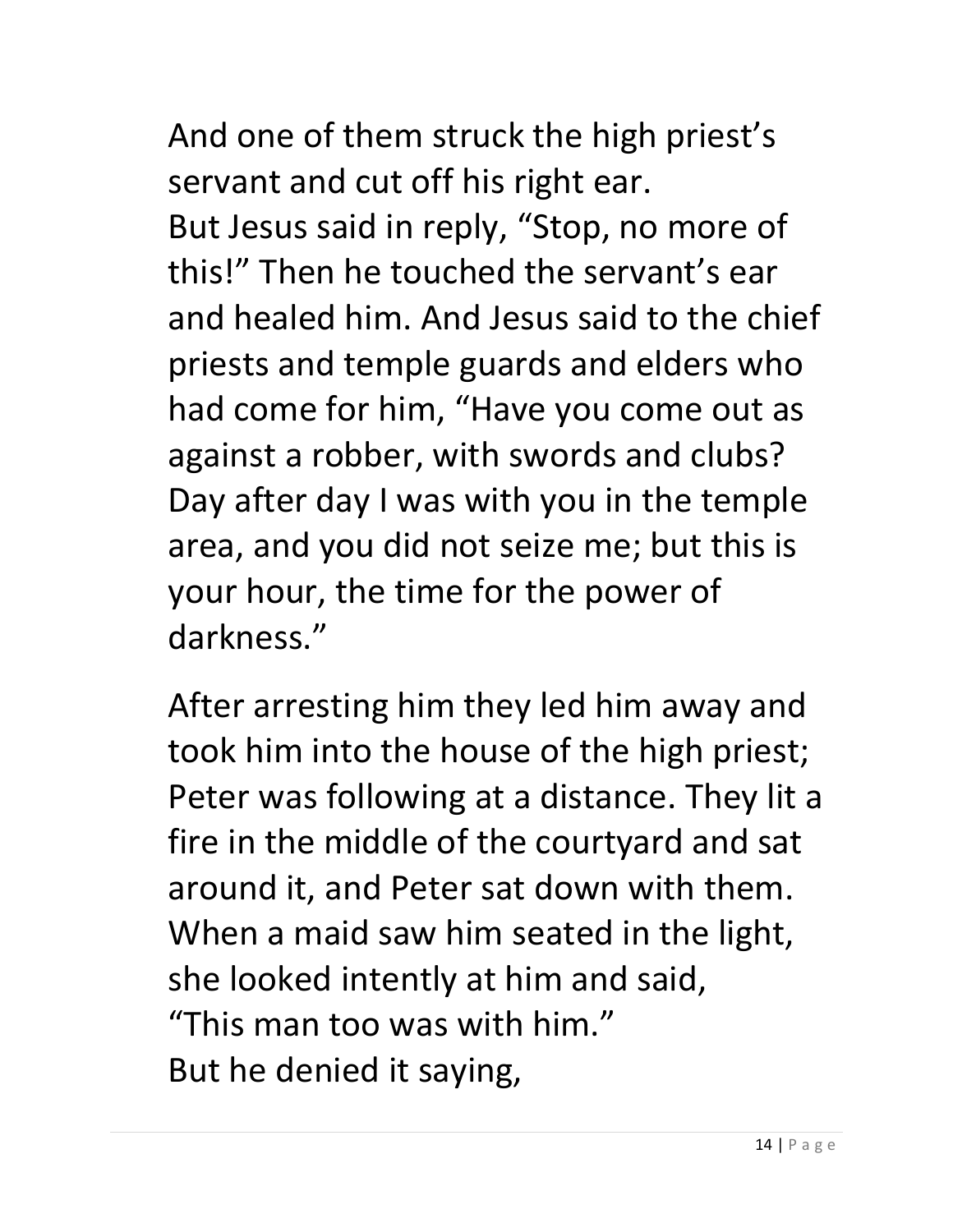"Woman, I do not know him."

A short while later someone else saw him and said, "You too are one of them"; but Peter answered, "My friend, I am not." About an hour later, still another insisted, "Assuredly, this man too was with him, for he also is a Galilean." But Peter said, "My friend, I do not know what you are talking about." Just as he was saying this, the cock crowed, and the Lord turned and looked at Peter; and Peter remembered the word of the Lord, how he had said to him, "Before the cock crows today, you will deny me three times." He went out and began to weep bitterly. The men who held Jesus in custody were ridiculing and beating him. They blindfolded him and questioned him, saying, "Prophesy! Who is it that struck you?" And they reviled him in saying many other things against him.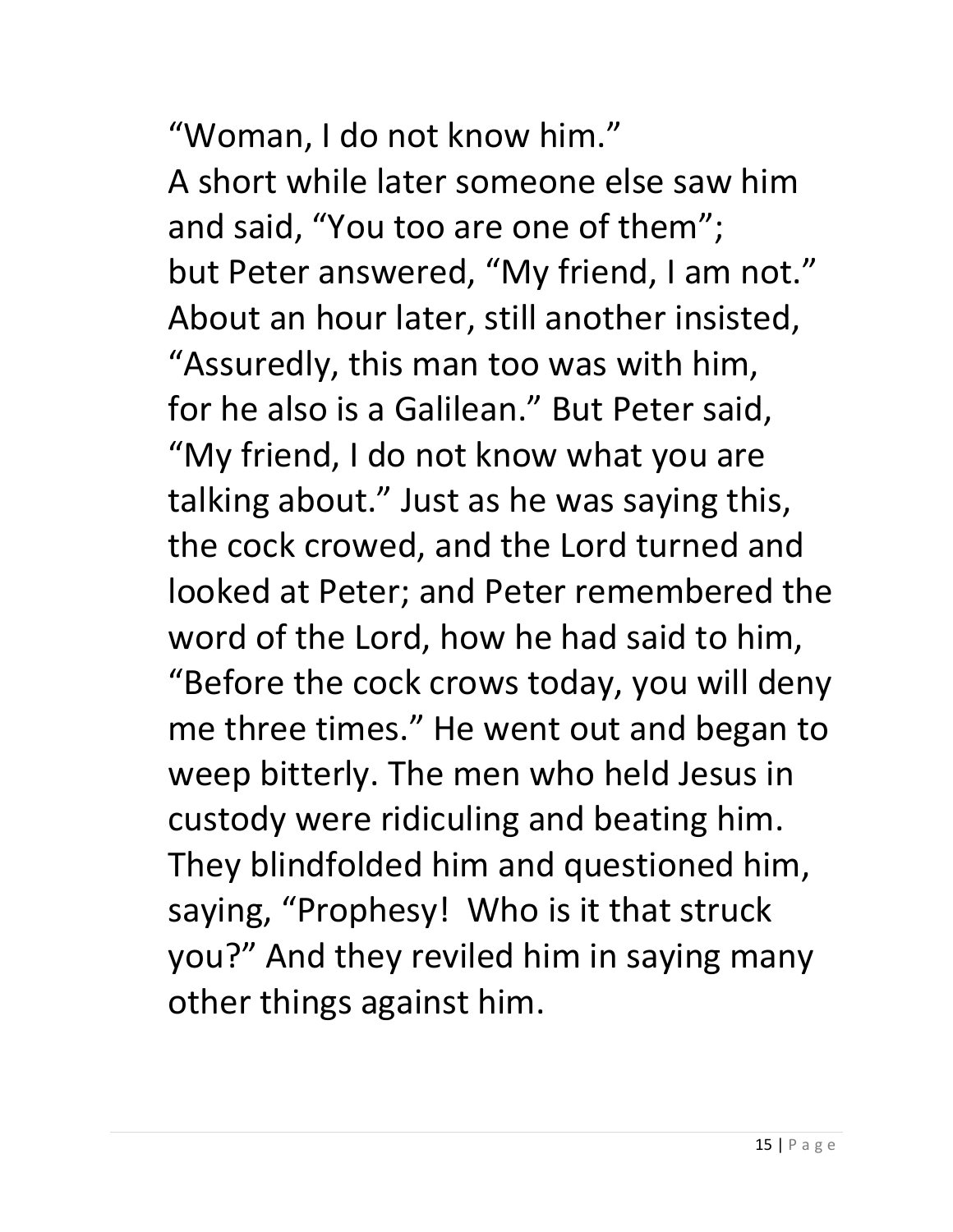## When day came the council of elders of the

people met, both chief priests and scribes, and they brought him before their Sanhedrin. They said, "If you are the Christ, tell us," but he replied to them, "If I tell you, you will not believe, and if I question, you will not respond. But from this time on the Son of Man will be seated at the right hand of the power of God." They all asked, "Are you then the Son of God?" He replied to them, "You say that I am." Then they said, "What further need have we for testimony? We have heard it from his own mouth."

Then the whole assembly of them arose and brought him before Pilate. They brought charges against him, saying, "We found this man misleading our people; he opposes the payment of taxes to Caesar and maintains that he is the Christ, a king." Pilate asked him, "Are you the king of the Jews?" He said to him in reply, "You say so."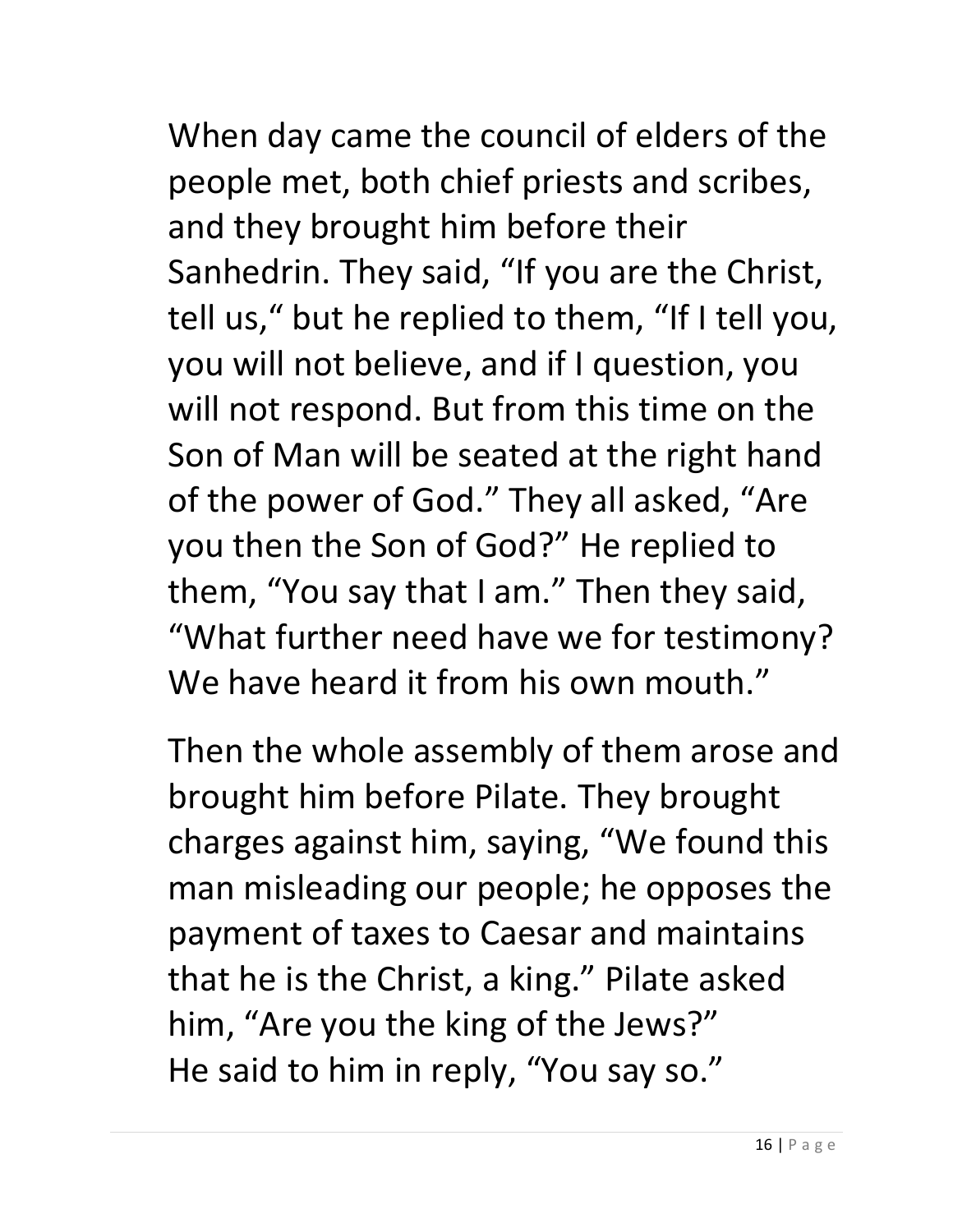Pilate then addressed the chief priests and the crowds, "I find this man not guilty." But they were adamant and said, "He is inciting the people with his teaching throughout all Judea, from Galilee where he began even to here."

On hearing this Pilate asked if the man was a Galilean; and upon learning that he was under Herod's jurisdiction, he sent him to Herod who was in Jerusalem at that time. Herod was very glad to see Jesus; he had been wanting to see him for a long time, for he had heard about him and had been hoping to see him perform some sign. He questioned him at length, but he gave him no answer. The chief priests and scribes, meanwhile, stood by accusing him harshly. Herod and his soldiers treated him contemptuously and mocked him, and after clothing him in resplendent garb, he sent him back to Pilate.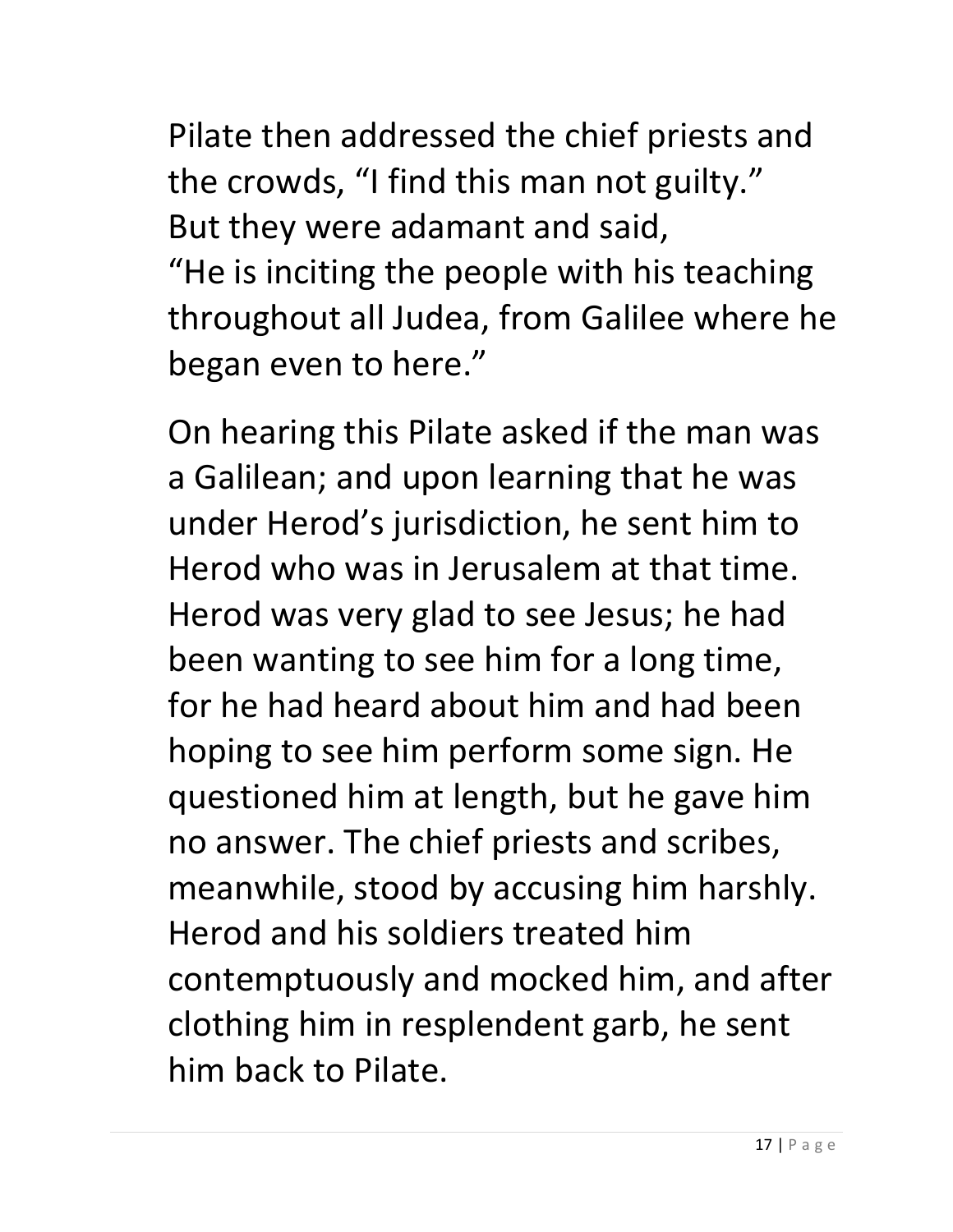Herod and Pilate became friends that very day, even though they had been enemies formerly. Pilate then summoned the chief priests, the rulers, and the people and said to them, "You brought this man to me and accused him of inciting the people to revolt. I have conducted my investigation in

your presence and have not found this man guilty of the charges you have brought against him, nor did Herod, for he sent him back to us. So no capital crime has been committed by him. Therefore I shall have him flogged and then release him."

But all together they shouted out, "Away with this man! Release Barabbas to us." Now Barabbas had been imprisoned for a rebellion that had taken place in the city and for murder. Again Pilate addressed them, still wishing to release Jesus, but they continued their shouting, "Crucify him! Crucify him!"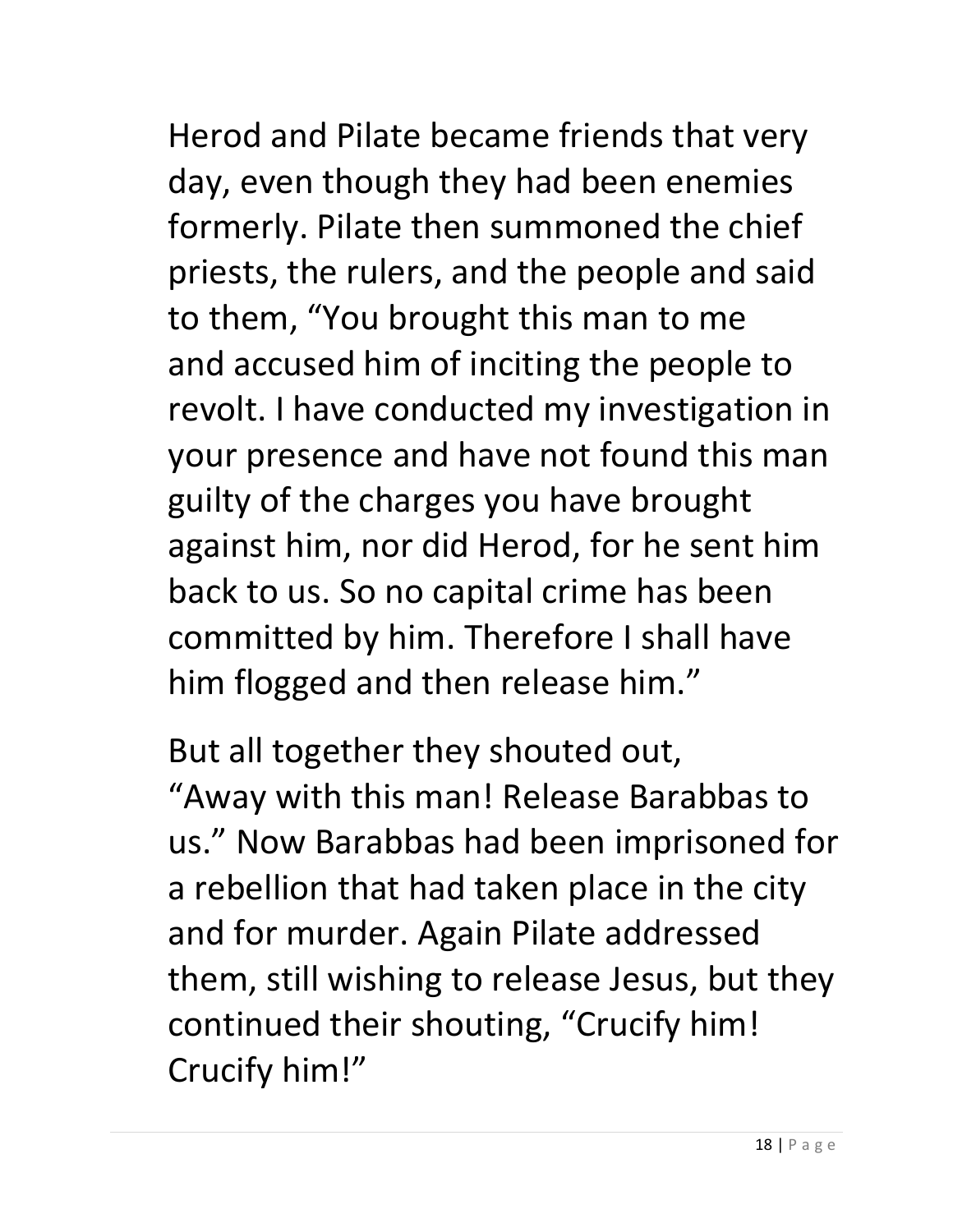Pilate addressed them a third time, "What evil has this man done? I found him guilty of no capital crime. Therefore I shall have him flogged and then release him." With loud shouts, however, they persisted in calling for his crucifixion, and their voices prevailed. The verdict of Pilate was that their demand should be granted. So he released the man who had been imprisoned for rebellion and murder, for whom they asked, and he handed Jesus over to them to deal with as they wished.

As they led him away they took hold of a certain Simon, a Cyrenian, who was coming in from the country; and after laying the cross on him, they made him carry it behind Jesus. A large crowd of people followed Jesus, including many women who mourned and lamented him. Jesus turned to them and said, "Daughters of Jerusalem, do not weep for me; weep instead for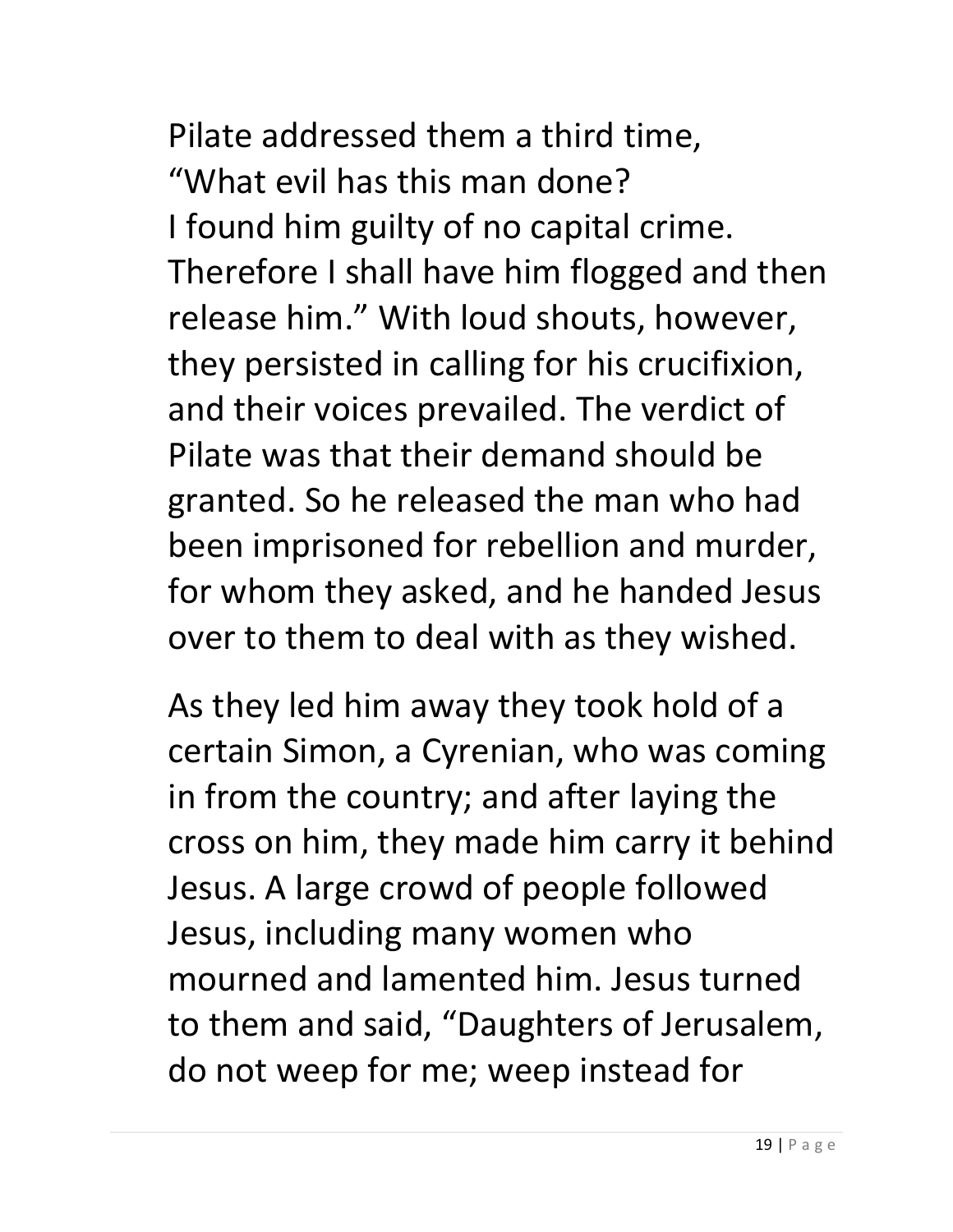yourselves and for your children for indeed, the days are coming when people will say, 'Blessed are the barren, the wombs that never bore and the breasts that never nursed.' At that time people will say to the mountains, 'Fall upon us!' and to the hills, 'Cover us!' for if these things are done when the wood is green what will happen

when it is dry?" Now two others, both criminals, were led away with him to be executed.

When they came to the place called the Skull, they crucified him and the criminals there, one on his right, the other on his left. Then Jesus said, "Father, forgive them, they know not what they do." They divided his garments by casting lots. The people stood by and watched; the rulers, meanwhile, sneered at him and said, "He saved others, let him save himself if he is the chosen one, the Christ of God."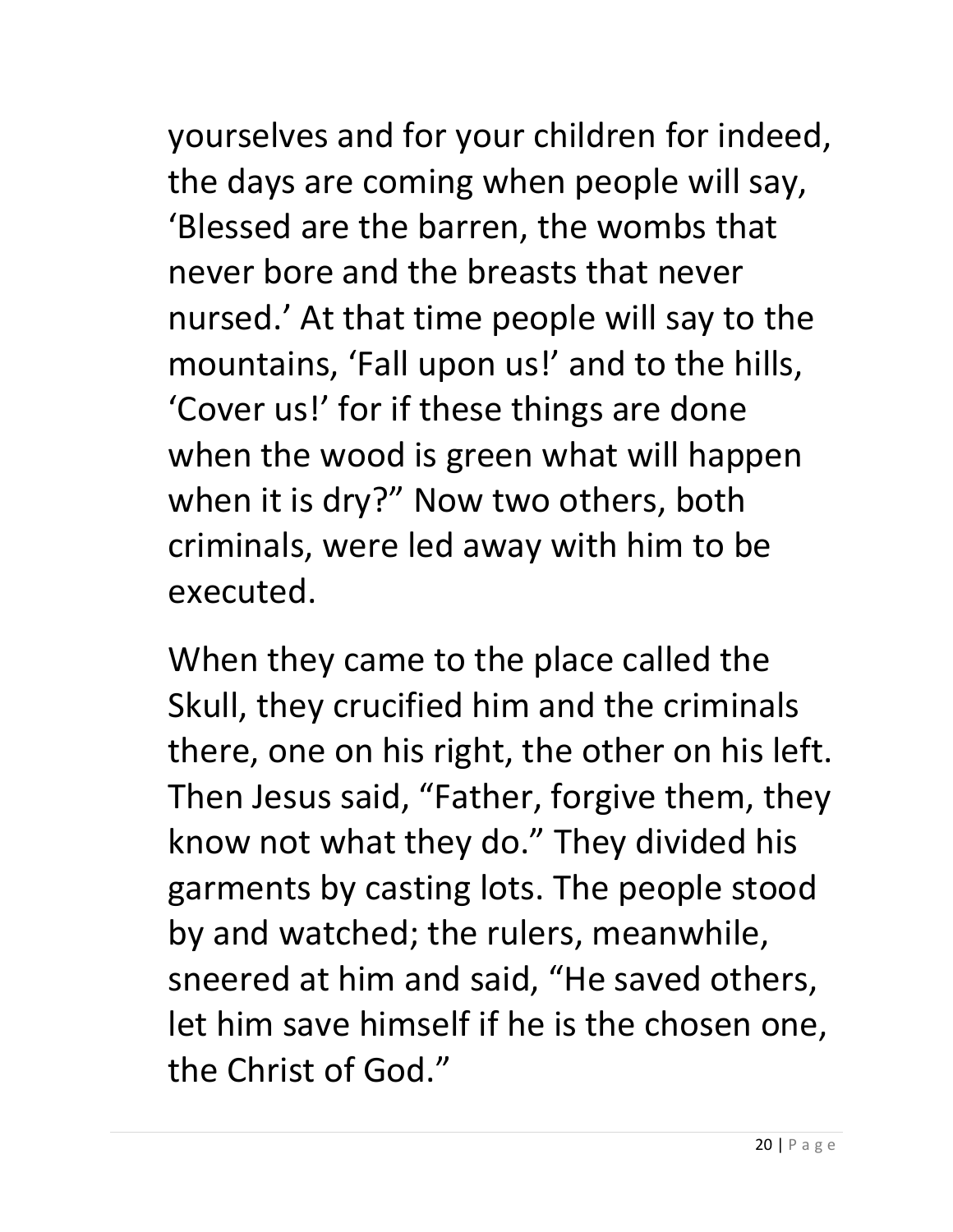Even the soldiers jeered at him. As they approached to offer him wine they called out, "If you are King of the Jews, save yourself." Above him there was an inscription that read, "This is the King of the Jews."

Now one of the criminals hanging there reviled Jesus, saying, "Are you not the Christ? Save yourself and us." The other, however, rebuking him, said in reply, "Have you no fear of God, for you are subject to the same condemnation? And indeed, we have been condemned justly, for the sentence we received corresponds to our crimes, but this man has done nothing criminal." Then he said, "Jesus, remember me when you come into your kingdom." He replied to him, "Amen, I say to you, today you will be with me in Paradise."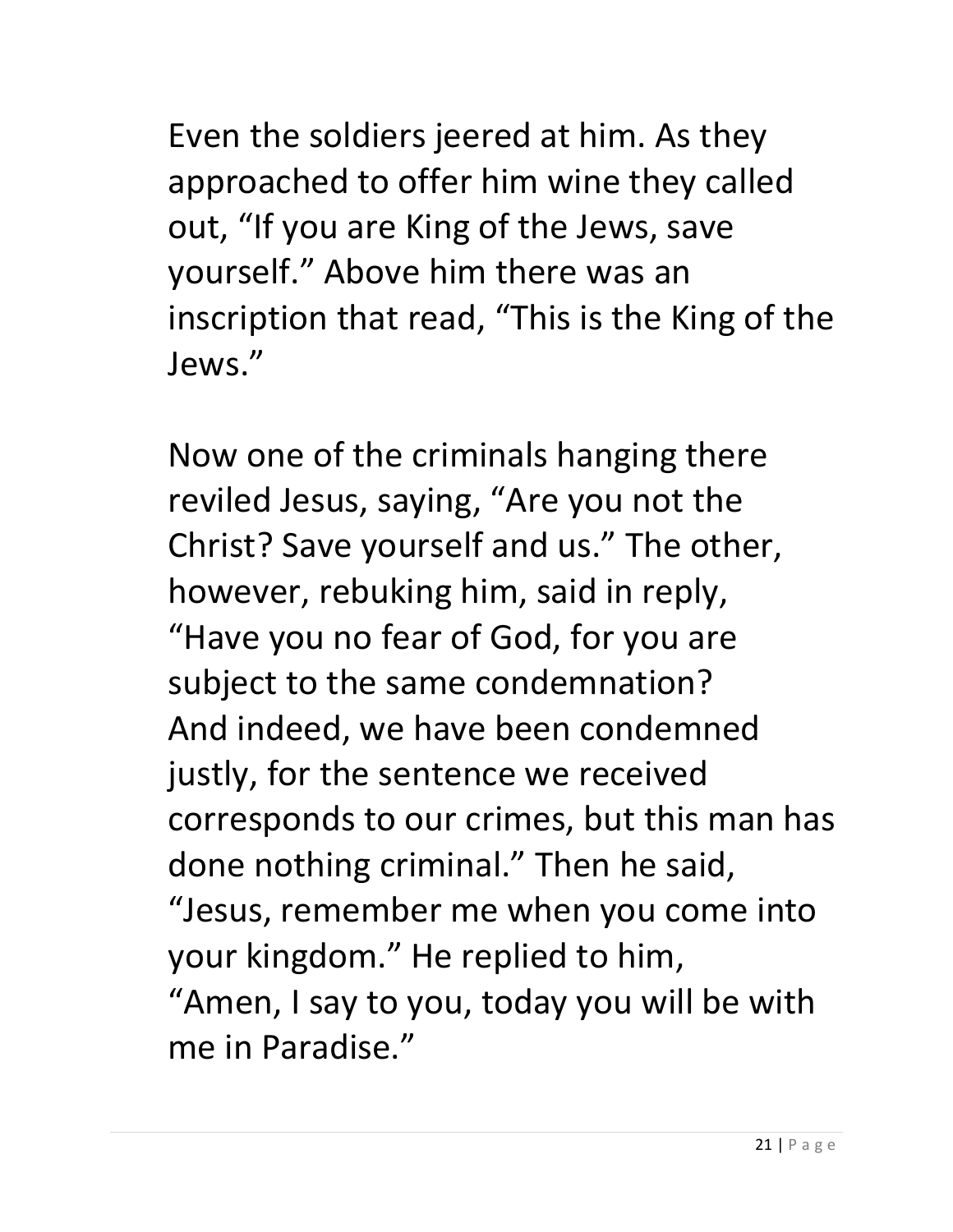It was now about noon and darkness came over the whole land until three in the afternoon because of an eclipse of the sun. Then the veil of the temple was torn down the middle. Jesus cried out in a loud voice, "Father, into your hands I commend my spirit"; and when he had said this he breathed his last.

#### *Here all kneel and pause for a short time.*

The centurion who witnessed what had happened glorified God and said, "This man was innocent beyond doubt." When all the people who had gathered for this spectacle saw what had happened, they returned home beating their breasts; but all his acquaintances stood at a distance, including the women who had followed him from Galilee and saw these events.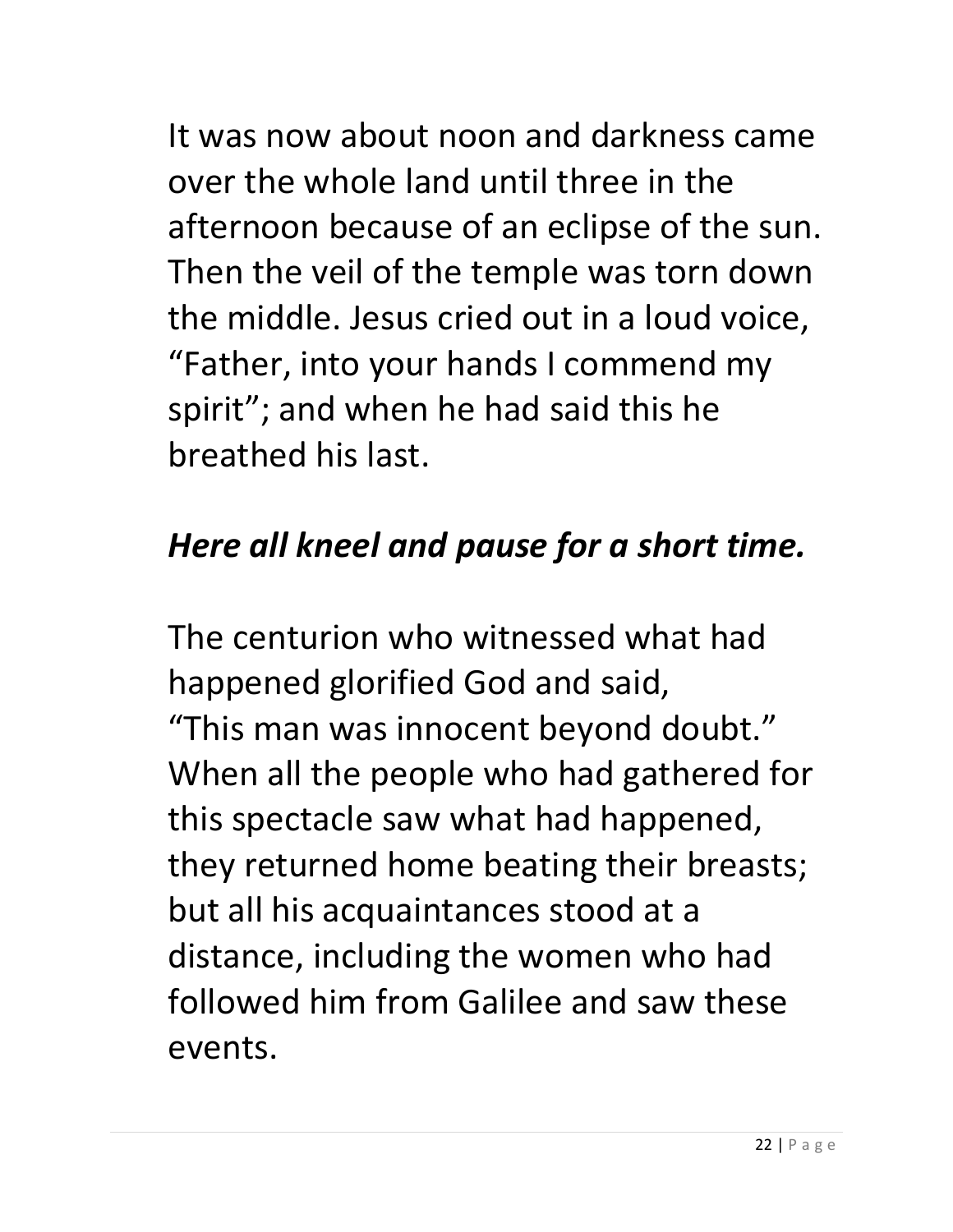# Now there was a virtuous and righteous

man named Joseph who, though he was a member of the council, had not consented to their plan of action. He came from the Jewish town of Arimathea and was awaiting the kingdom of God. He went to Pilate and asked for the body of Jesus. After he had taken the body down, he wrapped it in a linen cloth and laid him in a rock-hewn tomb in which no one had yet been buried. It was the day of preparation, and the sabbath was about to begin. The women who had come from Galilee with him followed behind, and when they had seen the tomb and the way in which his body was laid in it, they returned and prepared spices and perfumed oils. Then they rested on the sabbath according to the commandment.

#### The Gospel of the Lord **Praise to You Lord Jesus Christ**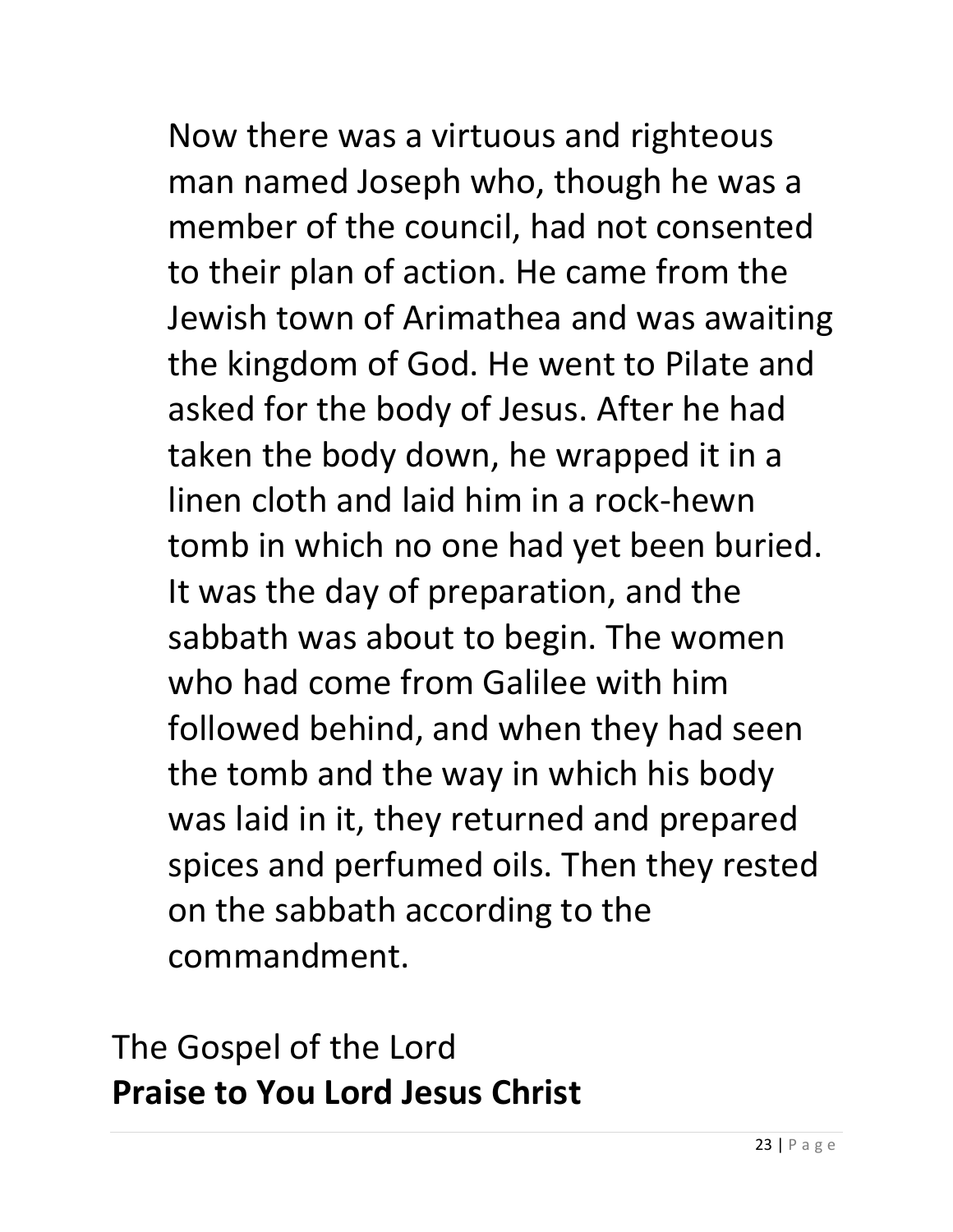#### **Homily**

#### **Apostles Creed**

I believe in God, the Father almighty, Creator of heaven and earth, and in Jesus Christ, his only Son, our Lord, (all bow during the next two lines) who was conceived by the Holy Spirit, born of the Virgin Mary, suffered under Pontius Pilate, was crucified, died and was buried; he descended into hell; on the third day he rose again from the dead; he ascended into heaven, and is seated at the right hand of God the Father almighty; from there he will come to judge the living and the dead. I believe in the Holy Spirit, the holy catholic Church, the communion of saints, the forgiveness of sins, the resurrection of the body, and life everlasting. Amen.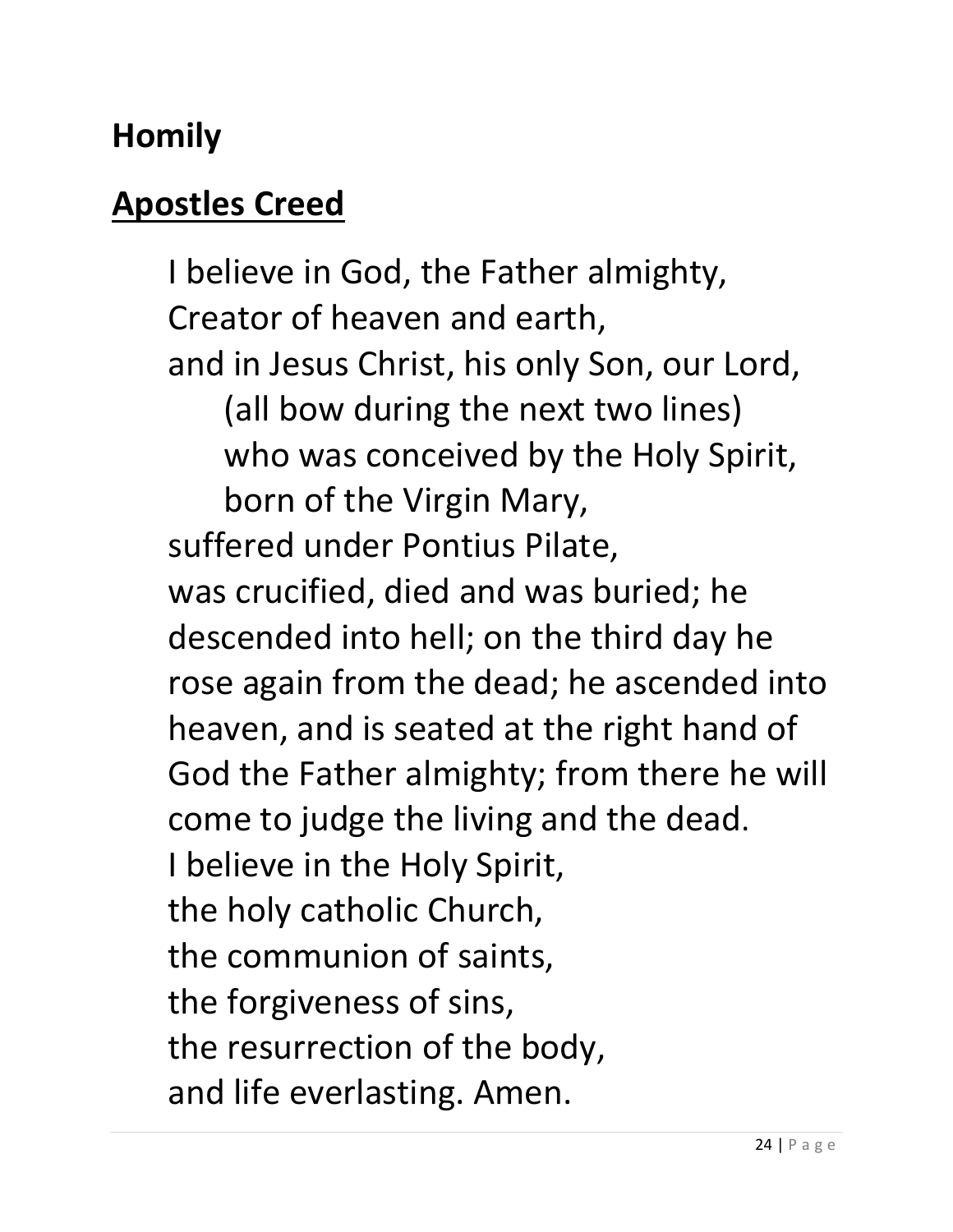#### **Universal Prayer**

#### **LITURGY OF THE EUCHARIST**

### **Preparation of Gifts & Altar: At the Foot of the Cross** (Scott)

**V.1** At the foot of the cross Where grace and suff'ring meet You have shown me Your love Through the judgment You received And You've won my heart And You've won my heart

#### **Chorus:**

(Now I can) trade these ashes in for beauty And wear forgiveness like a crown Coming to kiss the feet of Mercy I lay ev'ry burden down At the foot of the cross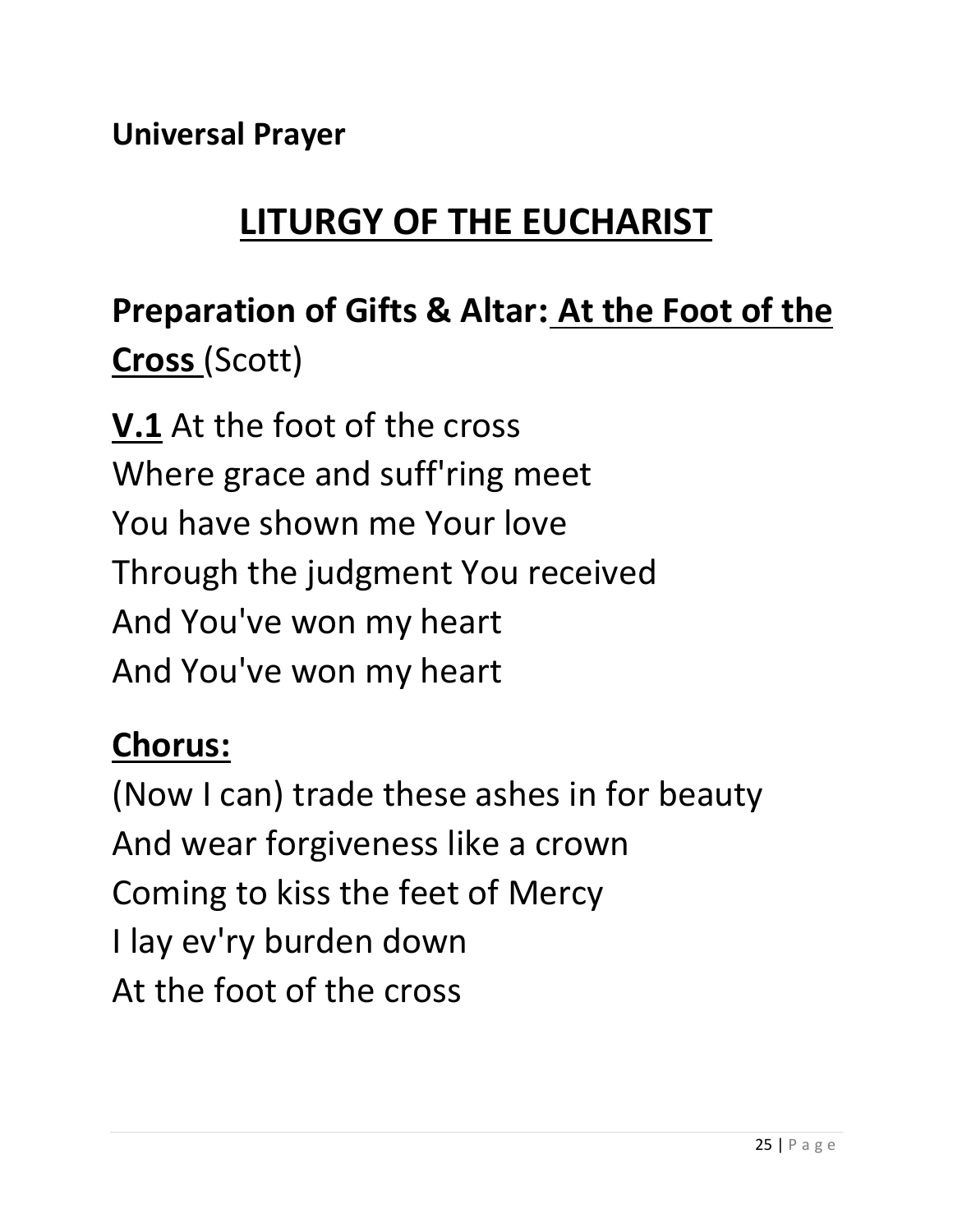**V.2** At the foot of the cross Where I am made complete You have given me life Through the death You bore for me And You've won my heart And You've won my heart

#### **Chorus:**

(Now I can) trade these ashes in for beauty And wear forgiveness like a crown Coming to kiss the feet of Mercy I lay ev'ry burden down At the foot of the cross

#### **Interlude:**

And You've won my heart, Yes You've won my heart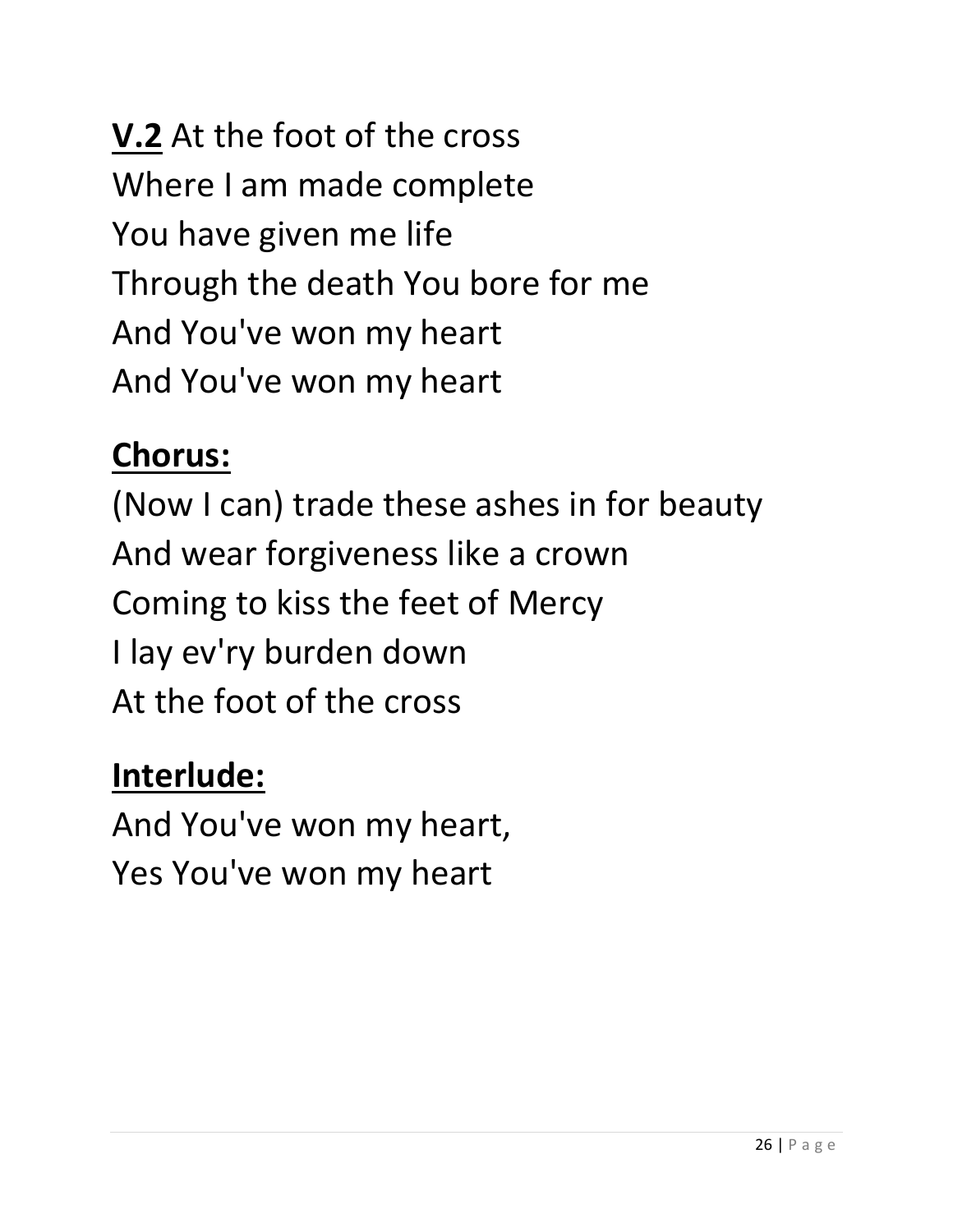#### **Final Chorus:**

Now I can trade these ashes in for beauty And wear forgiveness like a crown Coming to kiss the feet of Mercy I lay ev'ry burden down

Trade these ashes in for beauty And wear forgiveness like a crown Coming to kiss the feet of Mercy I lay ev'ry burden down I lay ev'ry burden down I lay ev'ry burden down At the foot of the cross!

*Kathryn Scott © 2003 Vertical Worship Songs (Admin. by Capitol CMG Publishing (IMI))*

## *Eucharistic Acclamations:*

## **Mass of a Joyful Heart** (Angrisano)

Holy, Holy – When We Eat This Bread – Amen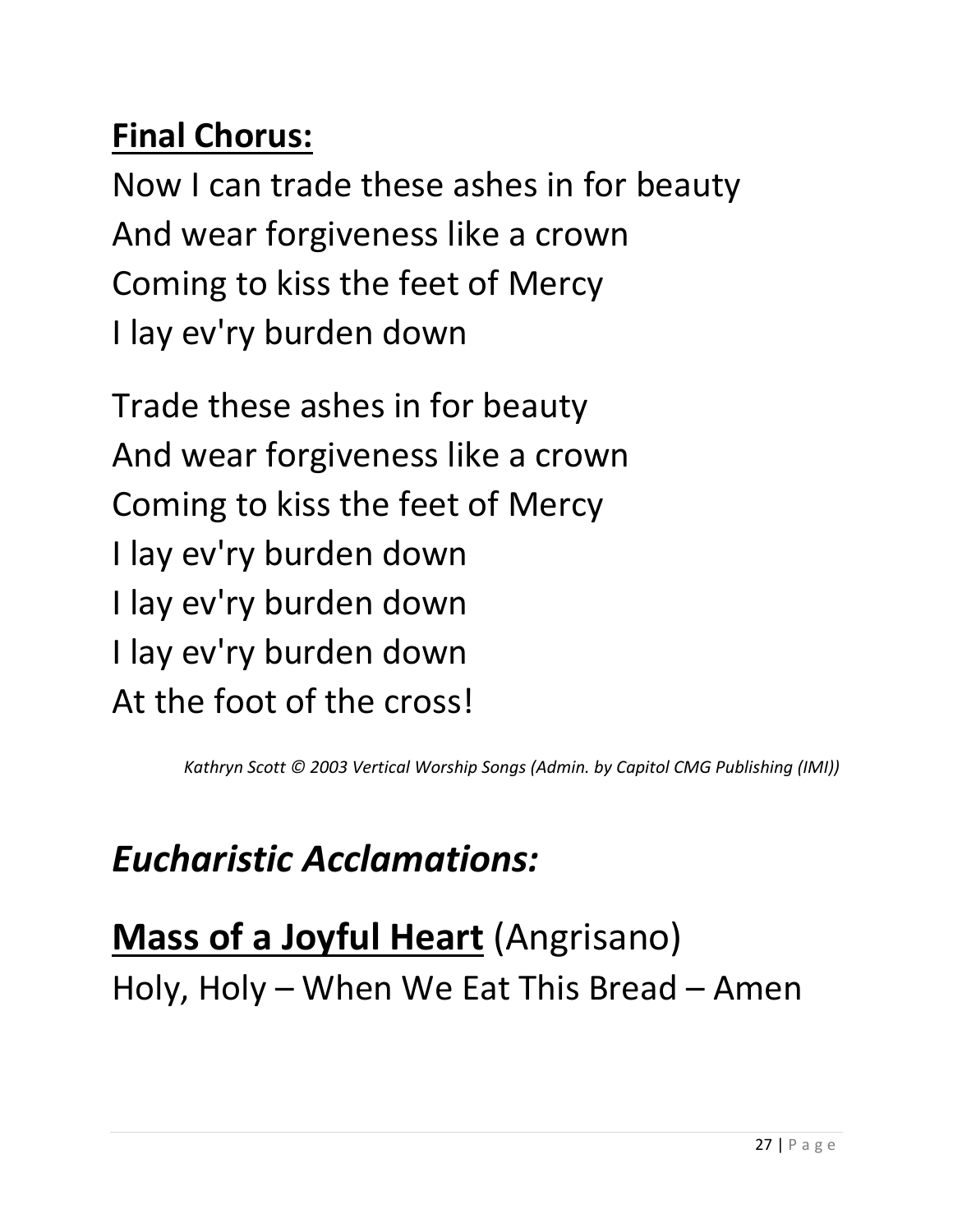## **COMMUNION RITE**

#### **Our Father**

## *Lamb of God:* **Agnus Dei** (Honore)

#### *Communion Song 1* **– How Beautiful (Paris)**

**V.1**How beautiful, the hands that served The wine and the bread, and the sons of the earth How beautiful the feet that walked The long dusty roads, and the hill to the cross.

#### **Chorus:**

How beautiful! How beautiful! How beautiful, is the body of Christ.

**V. 2** How beautiful the heart that bled That took all my sin, and bore it instead How beautiful, the tender eyes That chose to forgive And never despise.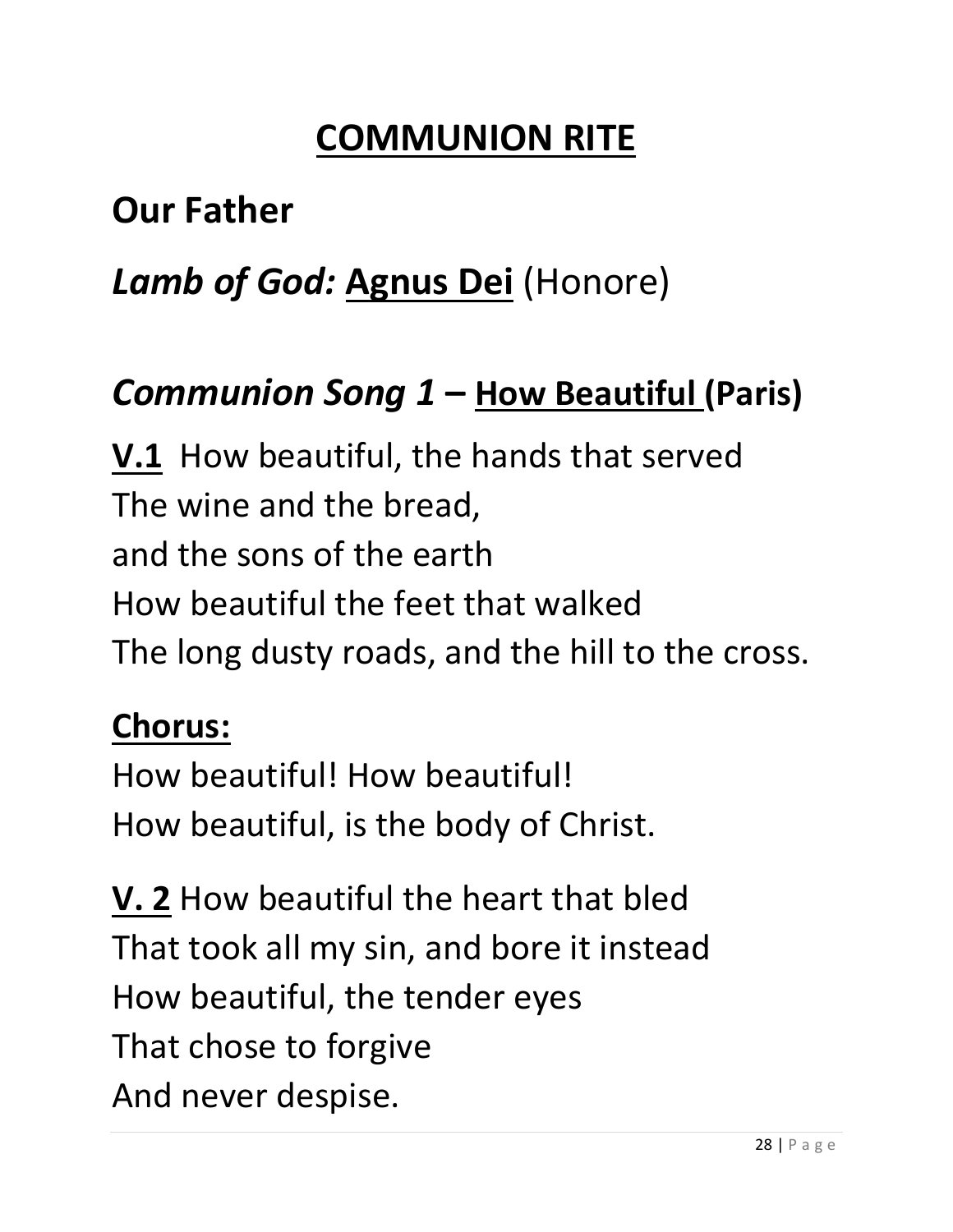#### **Chorus:**

How beautiful! How beautiful! How beautiful, is the body of Christ.

#### **Bridge:**

And as He laid down His life We offer this sacrifice That we will live just as He died Willing to pay the price, willing to pay the price!

**V. 3** How beautiful the radiant Bride Who waits for her Groom, with His light in her eyes How beautiful when humble hearts give The fruit of pure lives so that others may live

#### **Chorus:**

How beautiful! How beautiful! How beautiful, is the body of Christ.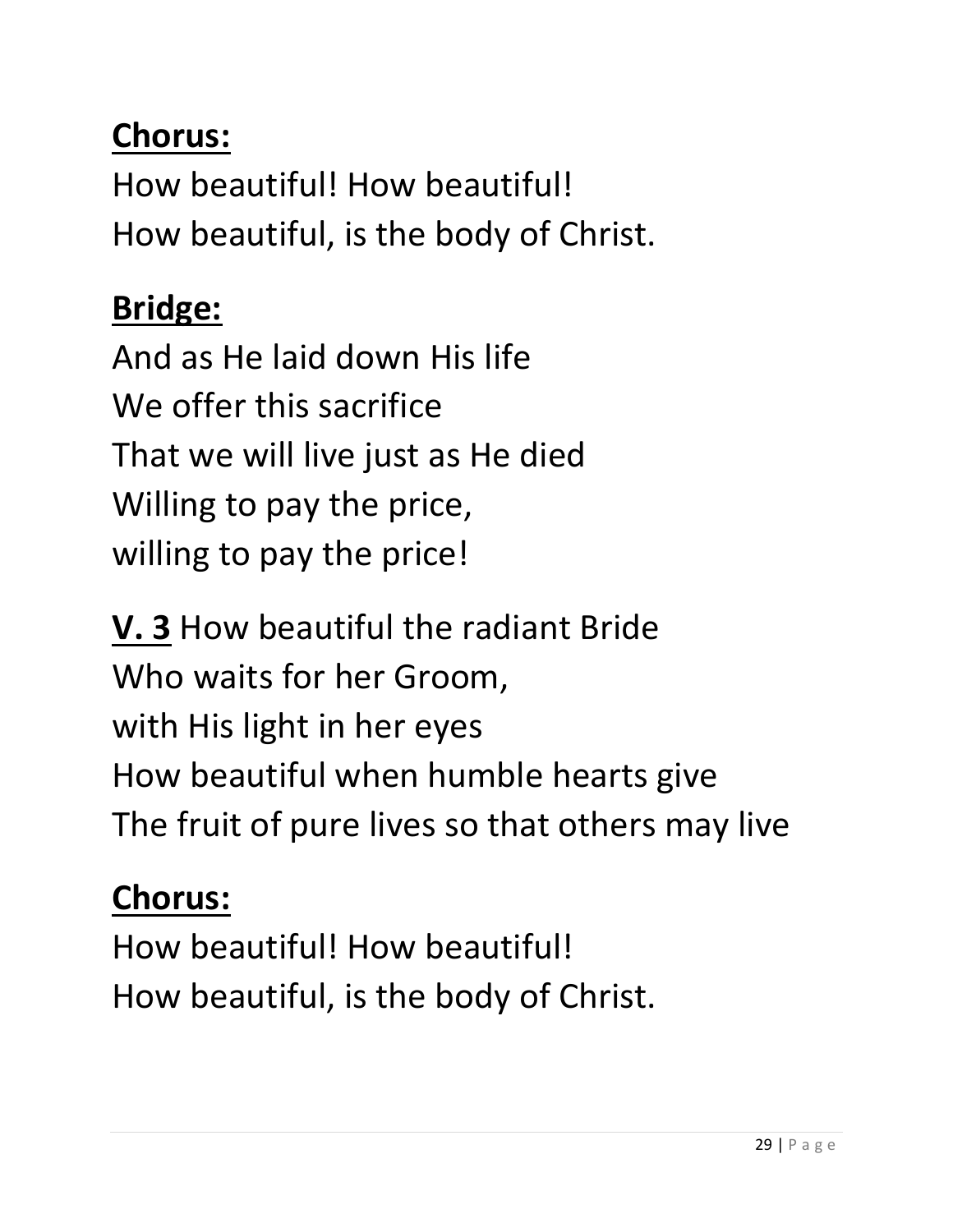**V.4** How beautiful the feet that bring The sound of good news And the love of the King How beautiful the hands that serve The wine and the bread And the sons of the earth

#### **Chorus:**

How beautiful! How beautiful! How beautiful, is the body of Christ.

*Twila Paris © 1990 Ariose Music (Admin. by EMI Christian Music Publishing) Mountain Spring Music (Admin. by EMI Christian Music Publishing) All Rights Reserved*

## **Communion Song 2 – At The Cross (Love Ran Red)** (Tomlin)

**V.1** There's a place

Where mercy reigns and never dies

There's a place

Where streams of grace flow deep and wide

Where all the love I've ever found

Comes like a flood comes flowing down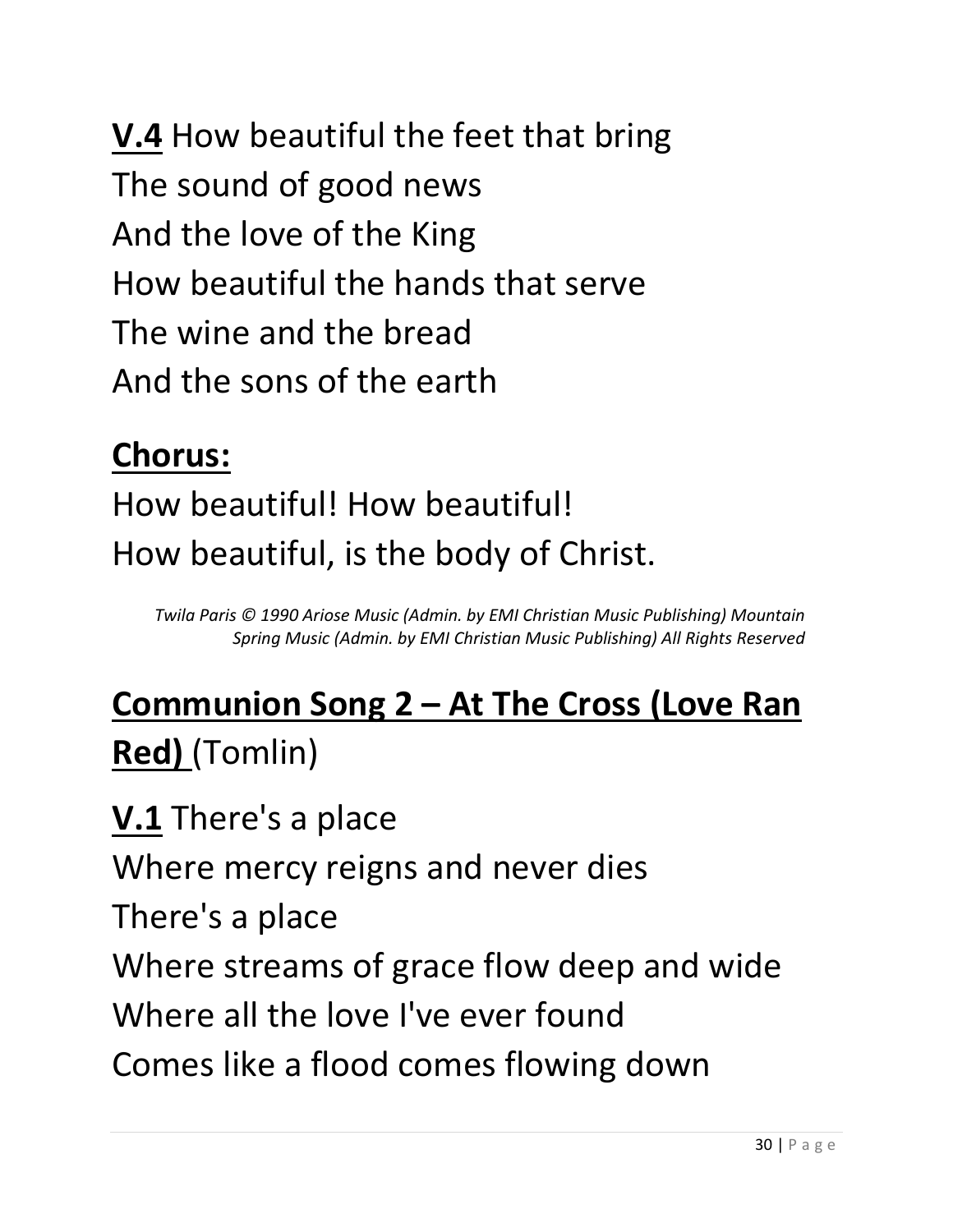#### **Chorus:**

At the cross, at the cross, I surrender my life I'm in awe of You. I'm in awe of You Where Your love ran red and my sin washed white I owe all to You I owe all to You (Jesus)

**V.2** There's a place where sin and shame are powerless. Where my heart, Has peace with God, and forgiveness Where all the love, I've ever found Comes like a flood comes flowing down *(chorus)*

#### **Bridge:**

Here, my hope is found Here, on holy ground Here I bow down, here I bow down Here, arms open wide Here, You saved my life Here I bow down, here I bow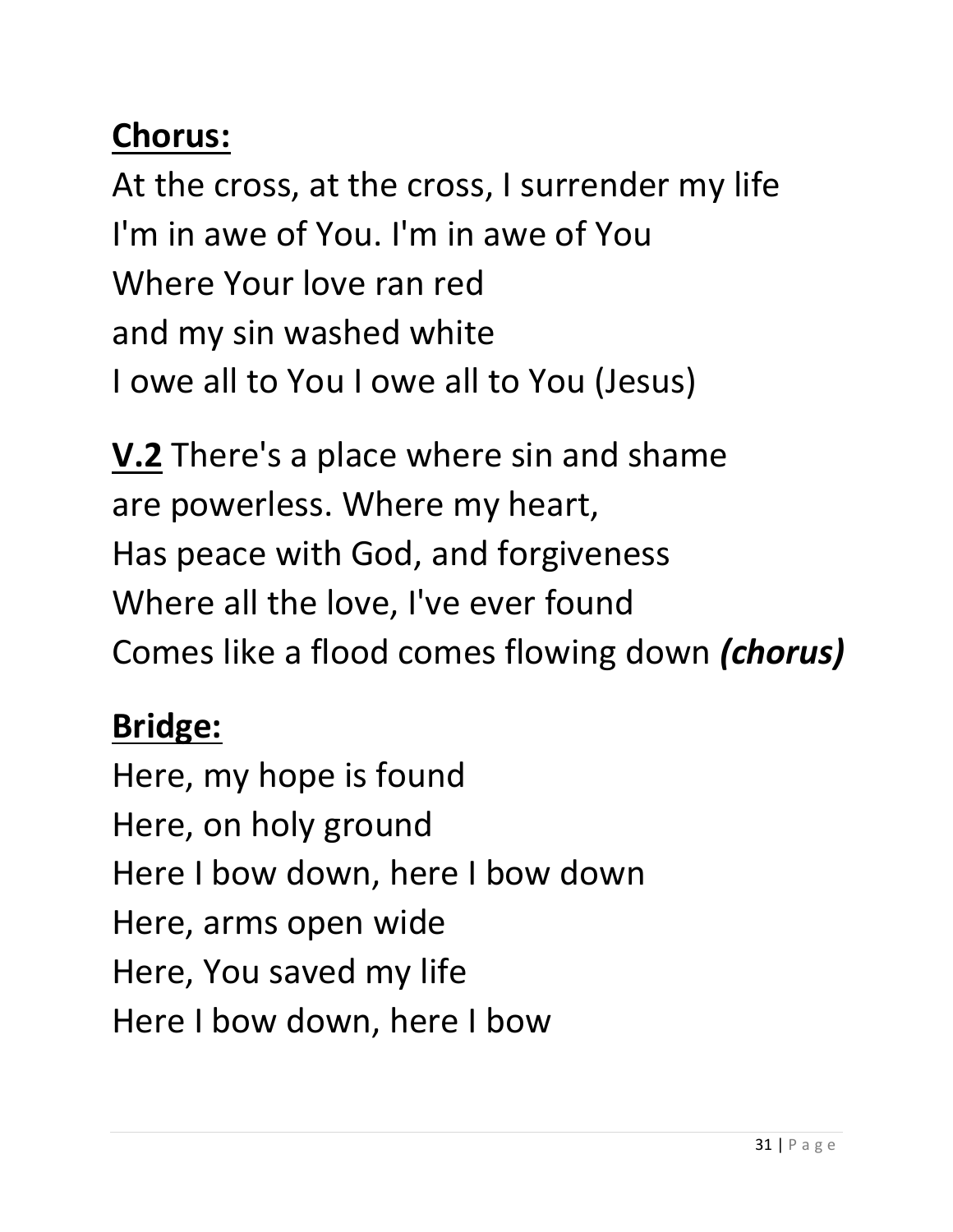#### **Final Chorus:**

At the cross, at the cross, I surrender my life I'm in awe of You. I'm in awe of You Where Your love ran red and my sin washed white I owe all to You, I owe all to You I owe all to You, I owe all to You (Jesus)

*Chris Tomlin | Ed Cash | Jonas Myrin | Matt Armstrong | Matt Redman © Countless Wonder Publishing (Admin. by Brentwood-Benson Music Publishing, Inc.) Fots Music (Admin. by Brentwood-Benson Music Publishing, Inc.) McKittrick Music (Admin. by Brentwood-Benson Music Publishing, Inc.) Universal Music - Brentwood Benson Songs (Admin. by Brentwood-Benson Music Publishing, Inc.) Universal Music - Brentwood Benson Tunes (Admin. by Brentwood-Benson Music Publishing, Inc.) S. D. G. Publishing (Admin. by Capitol CMG Publishing) Said And Done Music (Admin. by Capitol CMG Publishing) sixsteps Music (Admin. by Capitol CMG Publishing) Sixsteps Songs (Admin. by Capitol CMG Publishing) Thankyou Music (Admin. by Capitol CMG Publishing) Worship Together Music (Admin. by Capitol CMG Publishing) worshiptogether.com songs (Admin. by Capitol CMG Publishing) SHOUT! Music Publishing (Admin. by EMI Music Publishing)*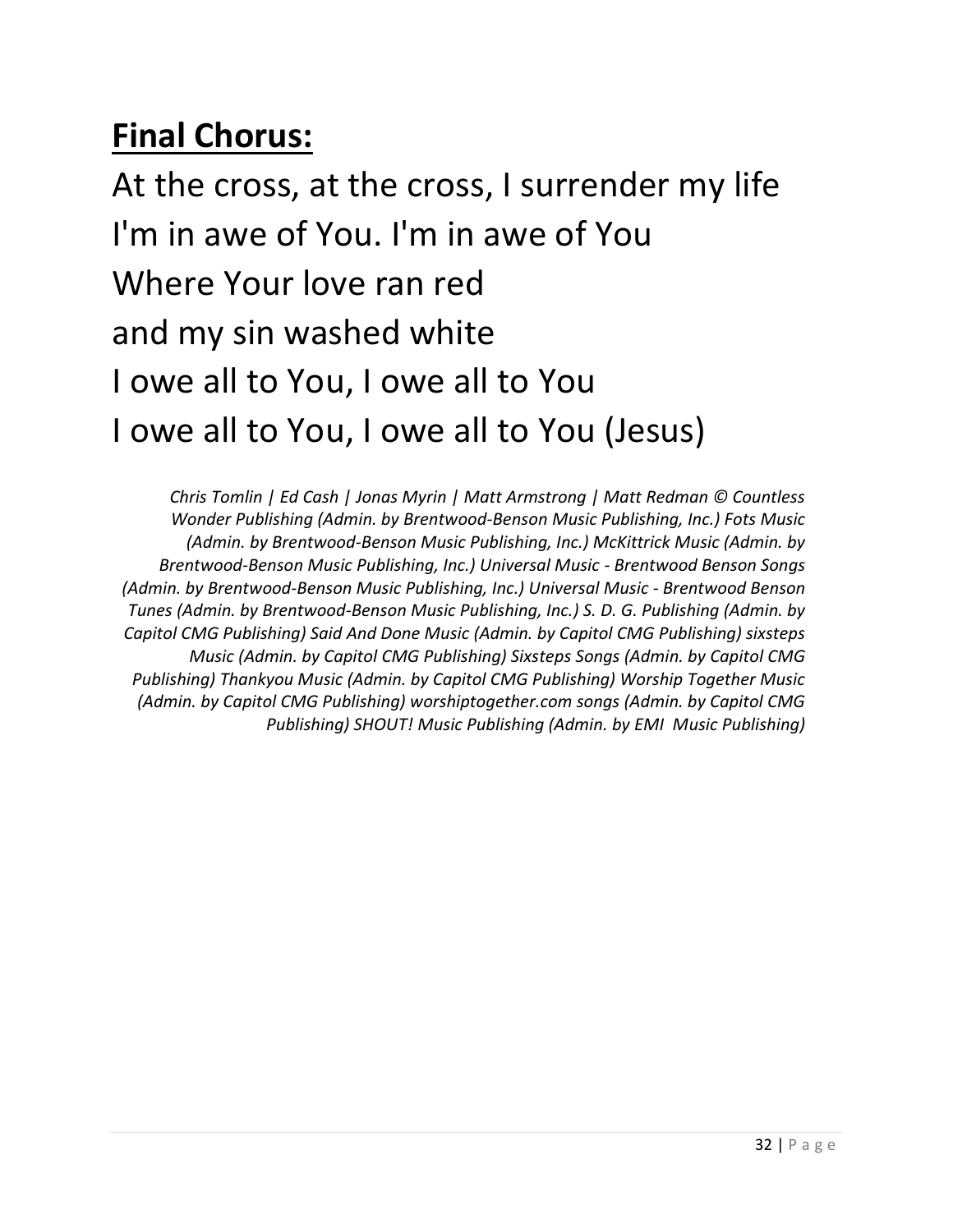#### **CONCLUDING RITE**

*We ask all to exit the Church silently after singing the third verse, meditating on the Passion of Our Lord.*

#### **Sending Forth Song –** Were You There? (Work)

**V.1** Were you there when they crucified my Lord? Were you there when they crucified my Lord? O-O-O-O, sometimes it causes me to tremble, tremble, tremble Were you there when they crucified my Lord?

#### **V.2** Were you there

when they nailed Him to the tree? Were you there when they nailed Him to the tree? O-O-O-O, sometimes it causes me to tremble, tremble, tremble.

Were you there when they nailed Him to the tree?